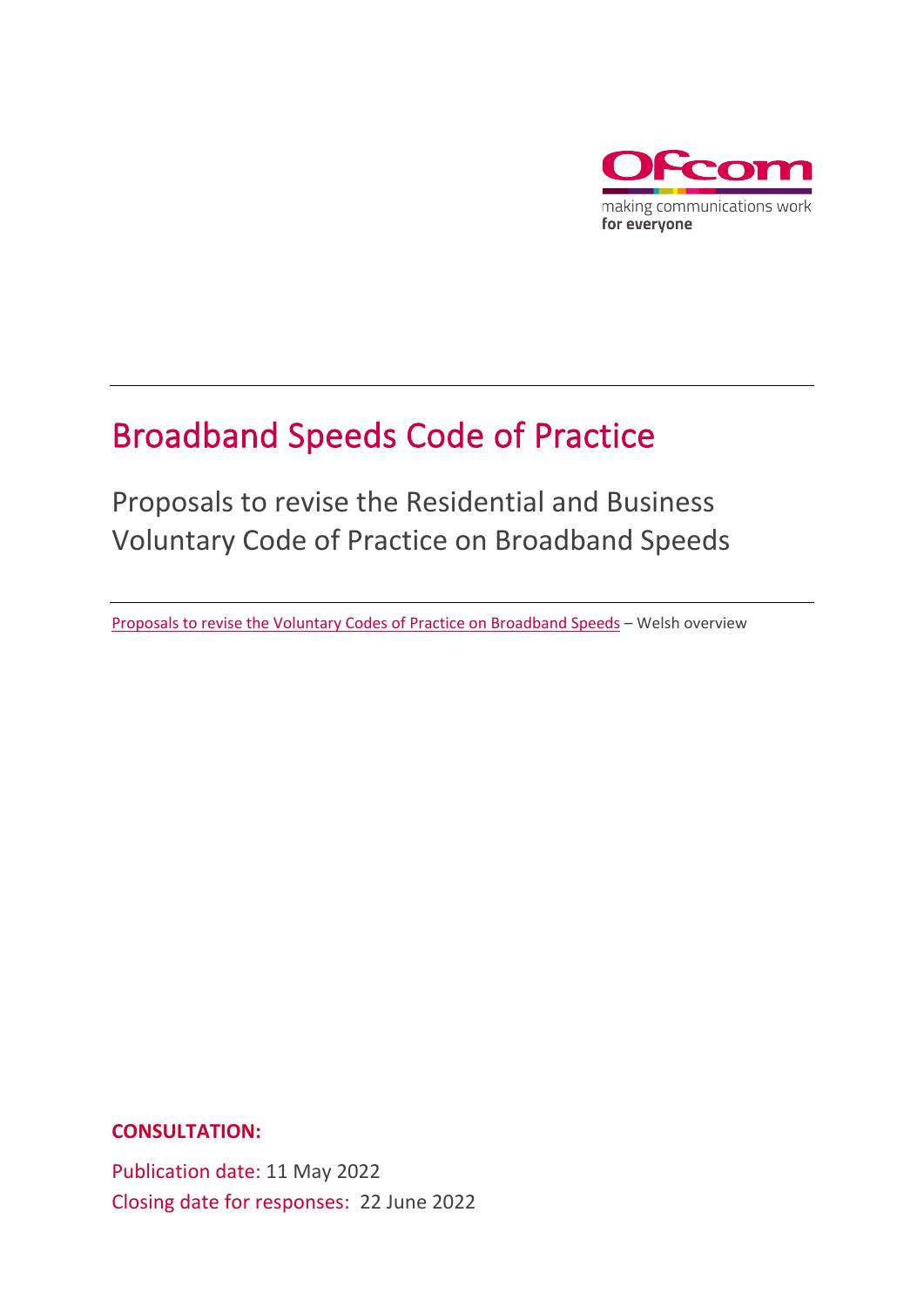## **Contents**

#### **Section**

| 1. Overview               |   |
|---------------------------|---|
| 2. Introduction           | 4 |
| 3. Proposal and rationale | q |

#### **Annex**

| A1. Responding to this consultation                                                  | 13 |
|--------------------------------------------------------------------------------------|----|
| A2. Ofcom's consultation principles                                                  | 15 |
| A3. Consultation coversheet                                                          | 16 |
| A4. Consultation questions                                                           | 17 |
| A5. Key changes to bundle definition in the Voluntary Code of Practice (Residential) | 18 |
| A6. Key changes to bundle definition in the Voluntary Code of Practice (Business)    | 20 |
| A7. Proposed additions to definitions                                                | 24 |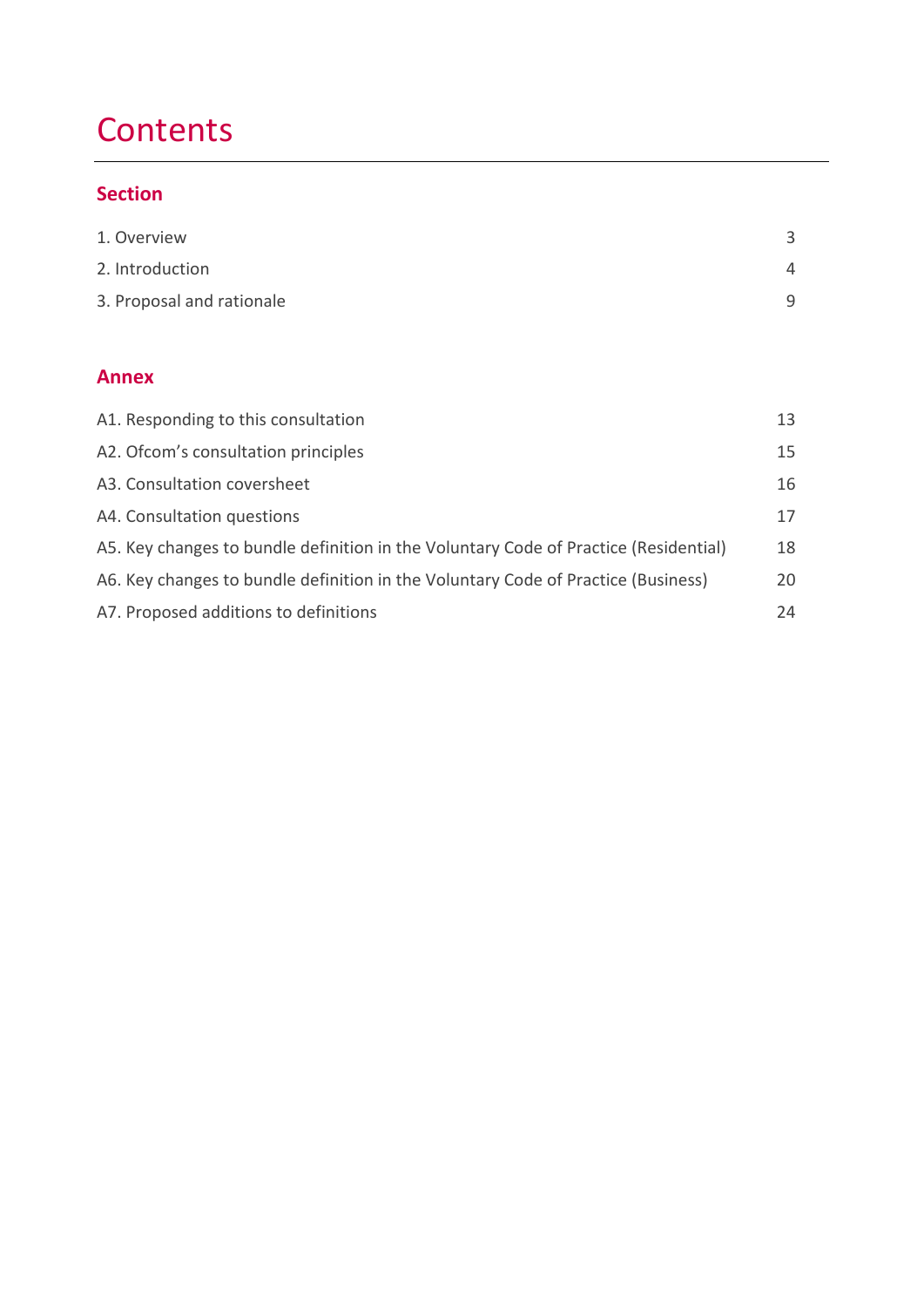## <span id="page-2-0"></span>1. Overview

Ofcom has voluntary codes of practice on broadband speeds for residential and business customers, which give customers the right to exit their broadband contract and bundled services, without penalty, if their download speed falls below a minimum guaranteed speed.

We are consulting on updating these codes so that the right to exit applies to broadband and other bundled services are in line with Ofcom's revised General Conditions of Entitlement ('revised GC's) which will be implemented from 17 June 2022.

#### **What we are proposing**

**Updating the Residential Code definition of a bundle**. We are proposing to amend the definition of a bundle in the Residential Broadband Speeds Code of Practice (the 'Residential Code') so that the customer's right to exit will apply to their broadband and bundled services in the same way as their right to exit will apply to their contract and bundled services as set out in the revised GCs.

**Updating, within the Business Code, the definition of a bundle for small businesses**. For small businesses (those with ten or less individuals), $<sup>1</sup>$  $<sup>1</sup>$  $<sup>1</sup>$  as with the Residential Code, we are proposing to amend</sup> the definition of a bundle in the Business Broadband Speeds Code of Practice (the 'Business Code'). This will mean that for small businesses, their right to exit will apply to their broadband and bundled services in the same way as their right to exit will apply to their contract and bundled services set out in the revised GCs.

**Retaining, within the Business Code, the existing definition of a bundle for larger businesses.** For larger businesses, we propose to retain the existing Business Code's definition of a bundle to ensure the existing protections continue.

We consider these proposals will help provide a consistent set of regulatory rules (based on the revised GCs) relating to bundles and who they apply to, making them easier for customers to follow and more straightforward for broadband providers to implement. This simplification should reduce the likelihood of misunderstanding or misinterpretation should disputes arise, to the benefit of both customers and broadband providers.

### **Next steps**

Ofcom invites responses to this consultation by 22 June 2022. We plan to issue a statement setting out our final decision on the updates to the Codes, in autumn 2022-23, alongside the revised Codes. We propose that changes should be implemented within 3 months of the statement being published.

<span id="page-2-1"></span> $1$  See Annex 7 for a fuller description of the definition of 'smaller businesses' as used in this document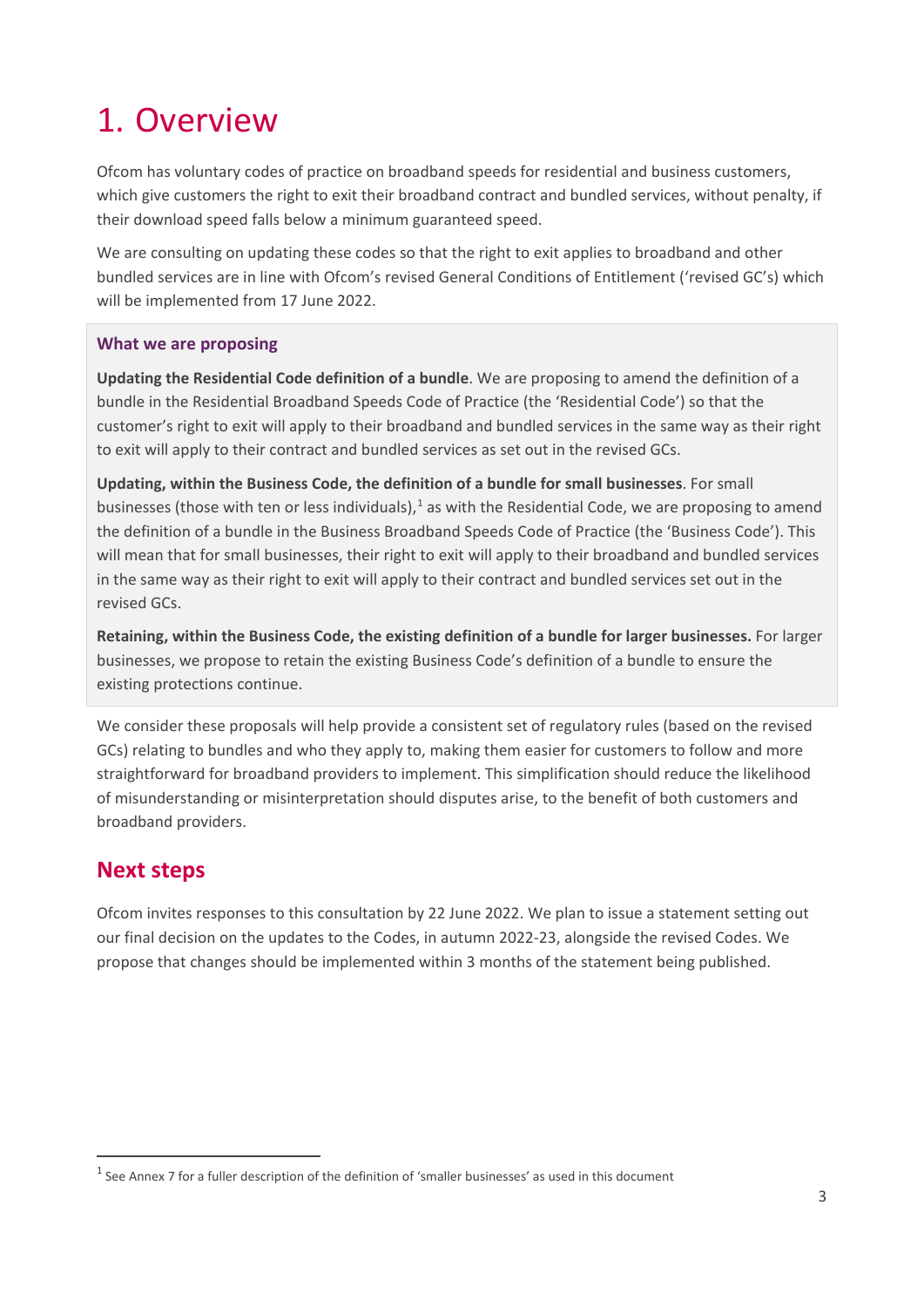## <span id="page-3-0"></span>2. Introduction

## **The Broadband Speeds Codes of Practice**

#### **Residential Code**

- 2.1 Ofcom first implemented the voluntary Broadband Speeds Code of Practice in 2008 for residential customers. This Code set out a number of commitments from signatory broadband providers to give customers more information at the point of sale on the speeds they could expect from their broadband services.
- 2.2 We updated the Residential Code in 2010. The update included additional requirements for providers to give more accurate speed estimates, and to give consumers the right to exit their contract without penalty within a three-month period of the start of their contract (or longer if the internet service provider, or 'ISP', so chose) if the actual speed was significantly below the estimated speed.<sup>[2](#page-3-1)</sup>
- 2.3 In 2018, the Residential Code was further updated. The updated Code, which is currently in force, sets out that where customers cannot access their minimum guaranteed speed (at any time during their contract) and the problem lies on a signatory provider's network, their provider must endeavour to resolve the issue within thirty days of the customer's initial report. If this is not done, the customer must have the right to exit their contract without penalty, except in the exceptional circumstances as defined by the Code. $3$  The process for exercising this right to exit must be clear and easy to follow.
- 2.4 When changes were made to the Residential Code in 2018, it was also recognised that many customers choose to buy a broadband service alongside a landline and/or pay-TV service from the same provider, because they consider this to be more convenient, or because the combined price is less than it would be if they purchased the same services separately.
- 2.5 Switching to a new provider could prove unattractive and costly if these customers only had the right to exit their broadband, but not their landline and pay-TV services. For example, switching only the broadband part of the bundle could lead to a price increase for the remaining landline and /or pay-TV services or, if they decided to switch their bundle of services, this could lead to early termination charges for some services within the bundle.
- 2.6 Therefore, in 2018, we extended the right to exit in the Residential Code to apply to specific bundled products: landline services, any services which rely on the broadband connection and pay-TV services purchased at the same time as the broadband service. We considered that this would prevent customers being released from the broadband but not the landline and pay-TV services in their contract, which could make it harder or unattractive for them to switch to a new provider.

<span id="page-3-1"></span><sup>&</sup>lt;sup>2</sup> Ofcom, 2018[. Voluntary Code of Practice: Broadband Speeds.](https://www.ofcom.org.uk/__data/assets/pdf_file/0030/85854/Broadband_Speeds_Code_2010.pdf) [accessed 15 Mar 2022]

<span id="page-3-2"></span><sup>&</sup>lt;sup>3</sup>Ofcom, 2018. <u>Better Broadband Speed Information Voluntary Code of Practice (Residential)</u>, para. 2.67 [accessed 12 Apr 2022]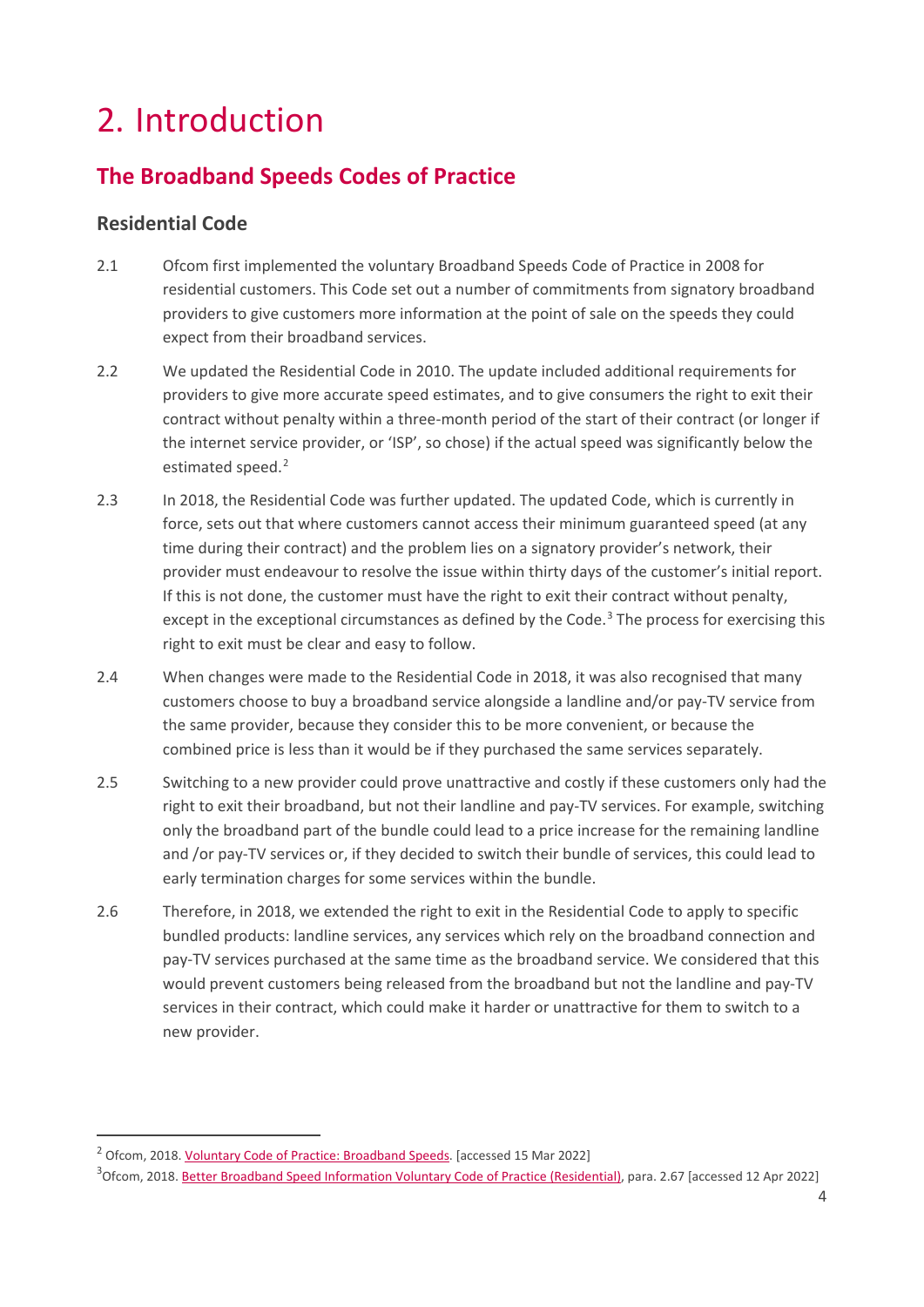- 2.7 Specifically, the right to exit in the Residential Code currently applies:
	- to broadband services that the customer receives on a standalone basis;
	- where a customer receives phone and broadband services from the same provider over the same line, to both services, irrespective of whether the two services were purchased, or the contract(s) for their provision was renewed at the same time;
	- where a customer receives both a broadband service and any other services which rely on the broadband connection in question for their delivery (such as provider-specific pay-TV delivered over broadband) from the same provider, to all such dependent electronic communications services. This applies irrespective of whether such dependent services were purchased, or the contract(s) for their provision was (were) renewed, at the same time as the broadband service; and
	- where a customer has purchased or renewed the contract(s) for the provision of a pay-TV service at the same time as purchasing or renewing the contract for the provision of a broadband service, to both services, even if the pay-TV service does not rely on the customer's broadband connection. In these cases, the right to exit also applies to any phone services obtained from the same provider.<sup>[4](#page-4-0)</sup>

#### **Business Code**

- 2.8 In 2016, we implemented the voluntary Broadband Speeds Code of Practice for business customers (the 'Business Code'), <sup>[5](#page-4-1)</sup> to provide business customers purchasing standard business broadband services with transparent and accurate information on their broadband speeds. Business Code signatories undertook to provide accurate and transparent speed information on standard business broadband services at point of sale, manage business customers' speed related problems, and allow customers to exit the contract without penalty if speeds fell below a minimum threshold.
- 2.9 In 2018, we revised the Business Code at the same time as updating the Residential Code. As with the Residential Code, this revised Business Code, which is currently in force, requires providers to improve the relevancy of speed estimates by providing a minimum guaranteed speed at the point of sale. We also improved the process of the right to exit by introducing a 30-day time limit by which signatories must resolve speed issues before allowing them to exit their contract without penalty.
- 2.10 The 2018 Business Code sets out that the right to exit applies to unresolved speed issues that occur at any time during the contract. It also applies not just to individual broadband services, but also to certain types of business-related bundles and dependent services. Specifically, the right to exit applies to the following services:
	- To individual standard broadband services;
	- To bundles of standard voice and broadband services purchased at the same time. This includes bundles where standard voice and broadband services were bought separately, but where an ISP made a change which means it is not possible to separate out the services again; and

<span id="page-4-0"></span><sup>4</sup> Ofcom, 2018[. Better Broadband Speed Information Voluntary Code of Practice \(Residential\),](https://www.ofcom.org.uk/__data/assets/pdf_file/0026/111698/statement-voluntary-code-practice-residential.pdf) para. 2.82-2.87. [accessed 14 April 2022]

<span id="page-4-1"></span><sup>&</sup>lt;sup>5</sup> Ofcom, 2016. [Voluntary Business Broadband Speeds Code of Practice](https://www.ofcom.org.uk/__data/assets/pdf_file/0034/85768/business_broadband_code_2016.pdf) [accessed 15 Mar 2022]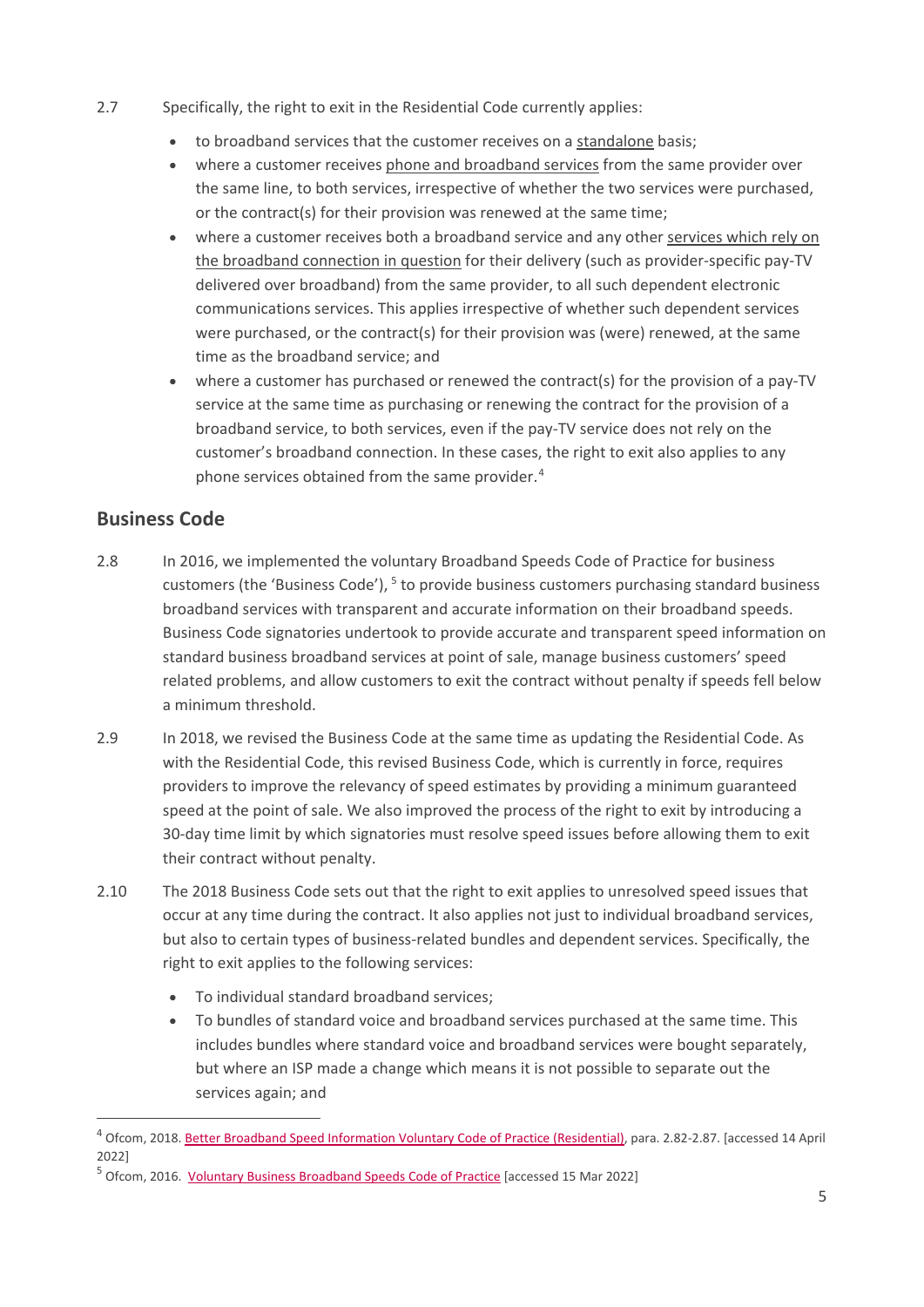- To broadband services and their "dependent" services, i.e., services such as Voice over IP (VoIP) and Cloud-based services which are dependent on the affected broadband service and where such services would be 'stranded' were the customer to stop purchasing the affected broadband service (we refer to these services as "dependent services"). It is irrelevant whether the dependent service was purchased at the same time or at a different time to the affected broadband service.
- 2.11 The Business Code also states that where a customer has purchased multiple lines, the right of exit only relates to the specific line with the speed issue (and by extension, cases where there is a broadband and voice bundle, or a dependent service reliant on that specific line). The right of exit does not apply to any other services which are not covered explicitly by the provisions and which can operate independently of the affected broadband service, e.g. mobile services or leased lines.

#### **Recent updates to the General Condition[s6](#page-5-0)**

- 2.12 In 2020, Ofcom made changes to some of the General Conditions of Entitlement (GCs) to put in place a number of new customer protection requirements, as part of Ofcom's implementation of the European Electronic Communications Code (EECC). Of particular relevance, changes were made to the right to exit contracts for electronic communications services, and changes that extend certain protections to bundles of services.
- 2.13 From 17 June 2022, when customers are notified of changes to their contractual conditions, they will have a right to exit their contract without incurring additional costs unless the changes are exclusively to the customer's benefit, of a purely administrative nature (and having no negative effect on the customer), or directly imposed by law. This strengthened right to exit will also apply to other services or equipment bought as part of a bundle with an electronic communications service. It applies to residential consumers and also to small businesses<sup>[7](#page-5-1)</sup>, unless (for small businesses) they waive their rights to any new protections.<sup>[8](#page-5-2)</sup>
- 2.14 The right to exit in the revised GCs is triggered by contractual changes that are not to the benefit of the customer, so that customers can protect themselves from that change by exiting the contract without penalty, and in the context of bundling, to exit the bundle as a whole. Alternatively, the customer may choose to retain elements of the bundle where the elements are offered by the provider separately to the service that is subject to the contractual modification.

<span id="page-5-2"></span><span id="page-5-1"></span><span id="page-5-0"></span> $6$  Ofcom, 2020. Fair treatment and easier switching for broadband and mobile customers: Implementation of the new European [Electronic Communications Code,](https://www.ofcom.org.uk/__data/assets/pdf_file/0023/204980/statement-eecc-revised-proposals.pdf) an[d Annex 4: Revised General Conditions \(unofficial consolidated version\) with effect from 17](https://www.ofcom.org.uk/__data/assets/pdf_file/0017/209501/annex-4-revised-gc-eecc-17-jun-22.pdf)  [June 2022 F](https://www.ofcom.org.uk/__data/assets/pdf_file/0017/209501/annex-4-revised-gc-eecc-17-jun-22.pdf)or full and comprehensive guidance about changes to the GCs, which should be referred to in addition to the sections on the revised GCs set out in this document, are available on ou[r website](https://www.ofcom.org.uk/consultations-and-statements/category-1/proposals-to-implement-new-eecc), [accessed 17 Mar 2022]  $^7$  Small businesses refer to "microenterprise customers, small enterprise customers (where no more than 10 individuals work, whether as employees or volunteers or otherwise) and not for profit organisations (where no more than 10 individuals work, whether as employees or otherwise but excluding volunteers)*"* as set out in conditions C1.14 & C1.15 in the revised GCs <sup>8</sup> Providers have the option to ask small business customers to expressly agree to waive their rights to certain end-user rights provisions (or part of a provision) under the EECC. For example, a small business may choose to waive their rights to the protections afforded to bundles of services under Article 107 of the EECC. See paragraph 7.101 of th[e Fair treatment and easier](https://www.ofcom.org.uk/__data/assets/pdf_file/0023/204980/statement-eecc-revised-proposals.pdf)  [switching for broadband and mobile customers: Implementation of the new European Electronic Communications Code](https://www.ofcom.org.uk/__data/assets/pdf_file/0023/204980/statement-eecc-revised-proposals.pdf) and Article 107(4) of th[e EECC](https://eur-lex.europa.eu/legal-content/EN/TXT/PDF/?uri=CELEX:32018L1972) [accessed 31 Mar 21]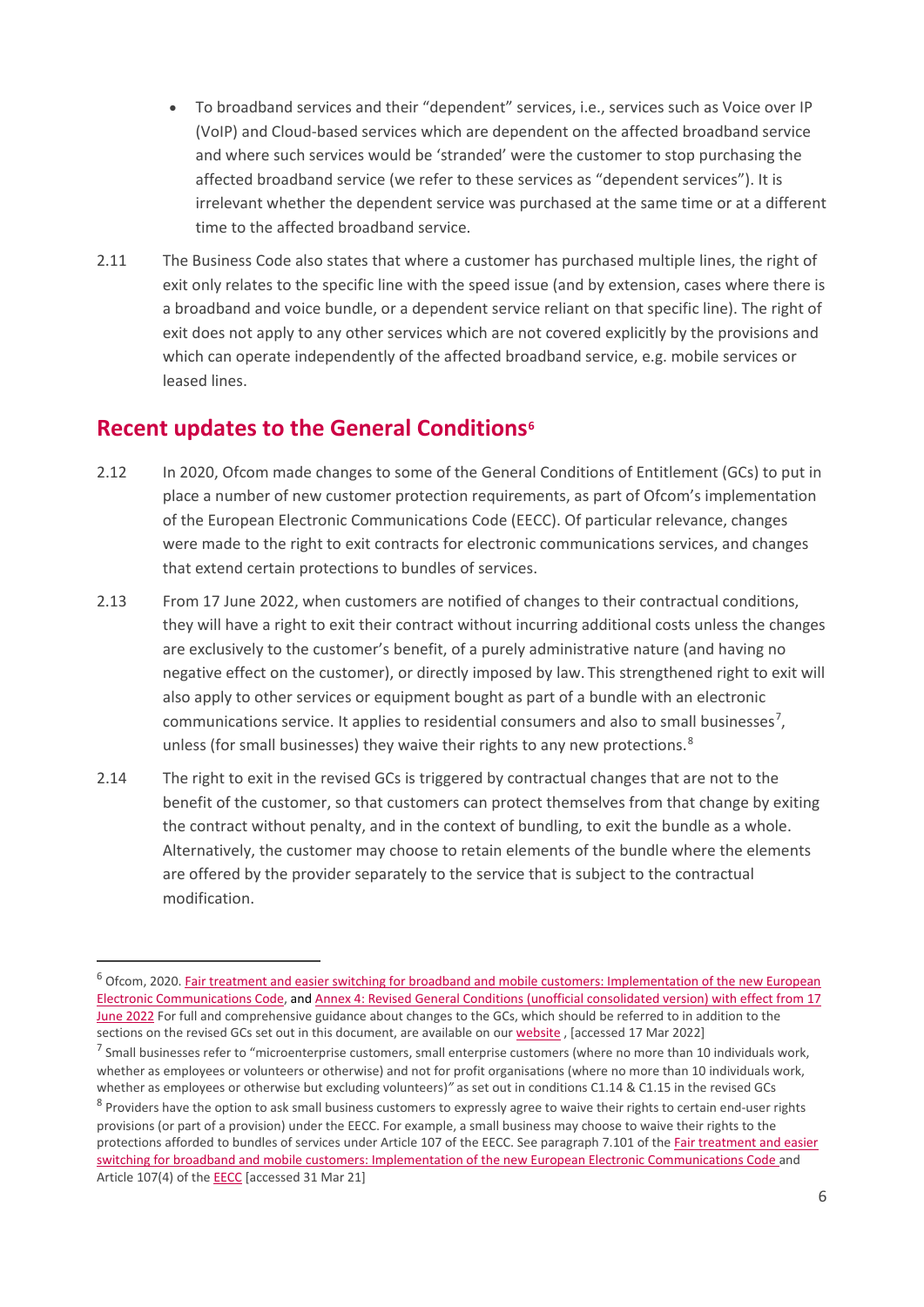2.15 The requirements in the revised GCs recognise that bundles have become increasingly widespread and are an important element of competition. The extension of the right to exit to bundles in the revised GCs is to help ensure that bundles do not make switching more difficult and costly for customers or raise risks of contractual lock in.

#### **Bundle definitions**

2.16 In our 2020 statement on the implementation of the EECC, we set out the definition of a bundle in the revised GCs<sup>[9](#page-6-0)</sup>:

*'Bundle' means a contract, or two or more closely related or linked contracts, between the provider of a Public Electronic Communications Service and an End-User, which:* 

- *(a) relates, or together relate, to the provision of at least one of the following:* 
	- *(i) an Internet Access Service; or*
	- *(ii) a Number-based Interpersonal Communications Service; and*
- *(b) also relates, or together also relate, to the provision of at least one of the following:* 
	- *(iii) another service falling within paragraph (a)(i) or (ii);*
	- *(iv) any other Public Electronic Communications Service;*
	- *(v) an Information Society Service;*
	- *(vi) a Content Service; and/or*
	- *(vii) Terminal Equipment.*
- 2.17 We provided additional guidance on defining a bundle, which sets out that in assessing whether a contract, or combination of contracts, falls within the definition of a bundle, we would consider the nature of any links between the services and / or terminal equipment. We consider technical, contractual and financial dependencies to be examples of the most common types of links between services and / or terminal equipment currently in existence.<sup>[10](#page-6-1)</sup> Guidance was also given on optional add-on services, their definition, and the circumstances under which they would be included in the bundle definition as part of a right to exit.<sup>[11](#page-6-2)</sup>
- 2.18 The guidance on technical, contractual and financial dependencies can be summarised as:
	- **Technical dependency** where a customer would lose, or be impaired in using, one element of a bundle when terminating another.
	- **Contractual dependency**  where there are links between the rights or obligations for the provision of different elements of the bundle.
	- **Financial dependency** where any prices, tariffs or charges for the provision of one element of the bundle are contingent on taking another element.

<span id="page-6-0"></span><sup>&</sup>lt;sup>9</sup> Ofcom, 2020. [Fair treatment and easier switching for broadband and mobile customers: Statement and Consultation](https://www.ofcom.org.uk/__data/assets/pdf_file/0023/204980/statement-eecc-revised-proposals.pdf) para. 4.28 and Section 51(8) of th[e Communications Act 2003](https://www.legislation.gov.uk/ukpga/2003/21/section/51#commentary-key-2e2e55a6e8b3ec1bde311fa15fd7a9be) [accessed 17 Mar 2022]

<span id="page-6-1"></span><sup>&</sup>lt;sup>10</sup> Guidance on these forms of dependency are set out in **Annex 11: Revised guidance on GC C1 contract requirements June** [2022,](https://www.ofcom.org.uk/__data/assets/pdf_file/0026/209537/annex-11-revised-guidance-gc-contract-requirements.pdf) pg. 27. The guidance also includes examples covering the bundling of landlines, broadband, Pay-TV, and mobile services/handsets on pg.14. [accessed 23 Feb 2022]

<span id="page-6-2"></span><sup>&</sup>lt;sup>11</sup> Ofcom, Annex 10: [Revised guidance on contractual modifications \(non-tracked version\) effective from June 2022,](https://www.ofcom.org.uk/__data/assets/pdf_file/0022/205672/eecc-annex-10-revised-guidance-contract-mods.pdf) paras. A10.20-A10.23 [accessed 23 Feb 2022]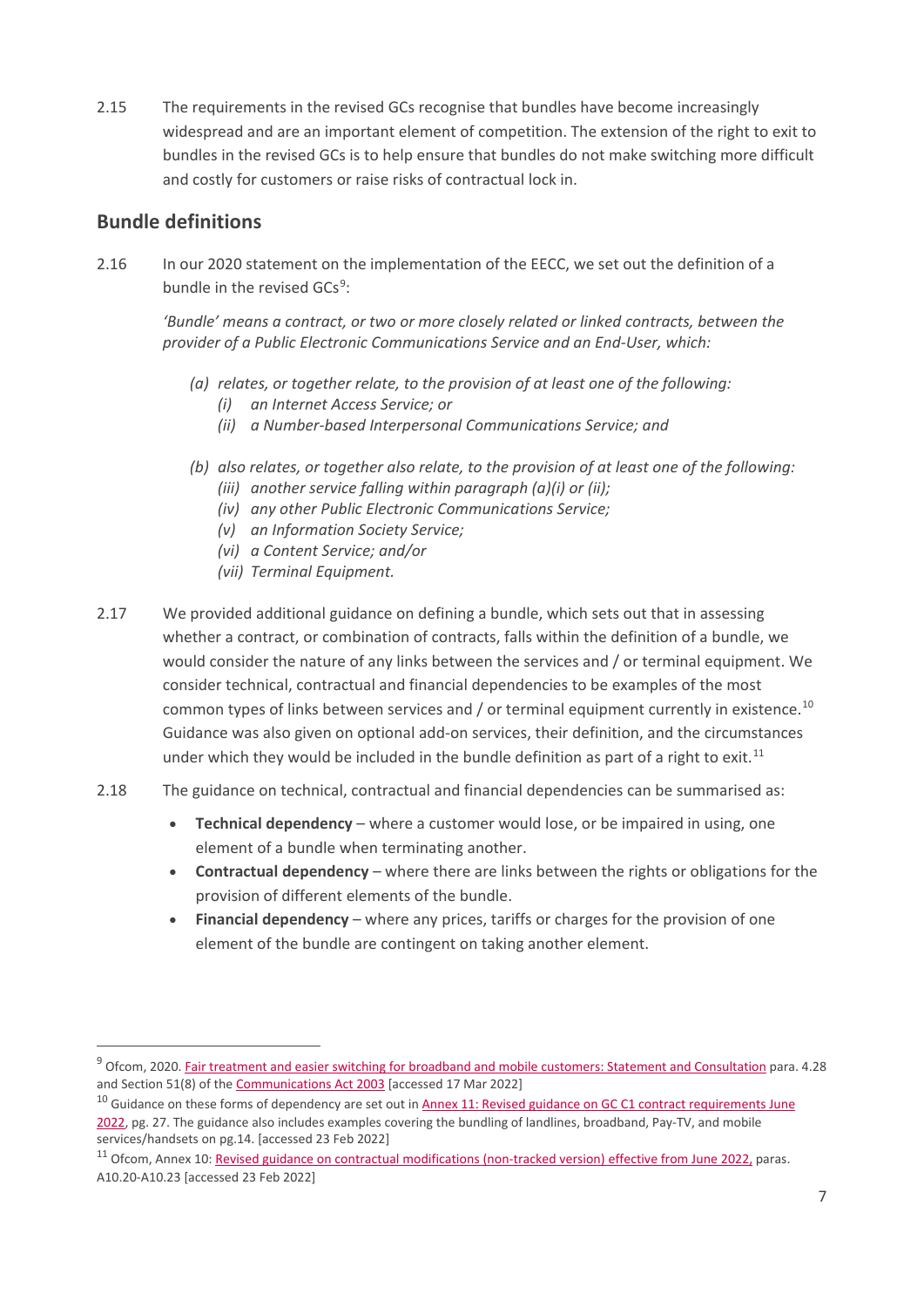#### **Impact Assessment**

2.19 Impact assessments provide a valuable way of assessing different options for regulation and showing why the preferred option was chosen. They form part of best practice policymaking which in our view also applies when developing voluntary codes. As reflected in section 7 of the Act, generally Ofcom has to carry out impact assessments where its proposals would be likely to have a significant effect on businesses or the general public, or when there is a major change in Ofcom's activities. As a matter of policy Ofcom is committed to carrying out impact assessments in relation to the great majority of its policy decisions.<sup>[12](#page-7-0)</sup> To the extent appropriate, we have given consideration to the impact of our amendments to the voluntary Codes.

### **Equality Impact Assessment**

2.20 We have also considered whether the decision contained in this document will have a particular impact on persons sharing protected characteristics (race, age, disability, sex, sexual orientation, gender reassignment, pregnancy and maternity, marriage and civil partnership and religion or belief), and in particular whether they may discriminate against such persons or impact on equality of opportunity or good relations. This assessment helps us comply with our duties under the Equality Act 2010 and the Northern Ireland Act 1998. We do not envisage that our proposals would have a detrimental impact on any particular group of people.

### **Legal Duties**

2.21 The policy objectives of the voluntary Codes are consistent with Ofcom's duties under the Communications Act 2003. Ofcom's principal duty under section 3 of that Act is to further the interests of citizens in relation to communications matters and to further the interests of consumers in relevant markets, where appropriate, by promoting competition. Ofcom must do so having regard, amongst other things, to the desirability of promoting effective forms of selfregulation, and to the interests of consumers in relation to choice, price, quality of service, and value for money. A right of exit when providers fail to provide a minimum guaranteed speed facilitates choice and incentivises quality of service, as does the extension of the right to exit to bundles of services.

### **Rest of this document**

2.22 In Section 3, we set out our rationale and detailed proposals for amending the definition of a bundle in the Codes. Notice of our proposed modification to the Code is summarised in Section 4 and set out in full in Annex 5 (for the Residential Code) and Annex 6 (for the Business Code, which covers both small and large businesses).

<span id="page-7-0"></span><sup>&</sup>lt;sup>12</sup> For further information about Ofcom's approach to impact assessments, see the guidelines Better policy making: Ofcom's [approach to impact assessment.](https://www.ofcom.org.uk/consultations-and-statements/category-1/ia_guidelines) [accessed 14 April 2022]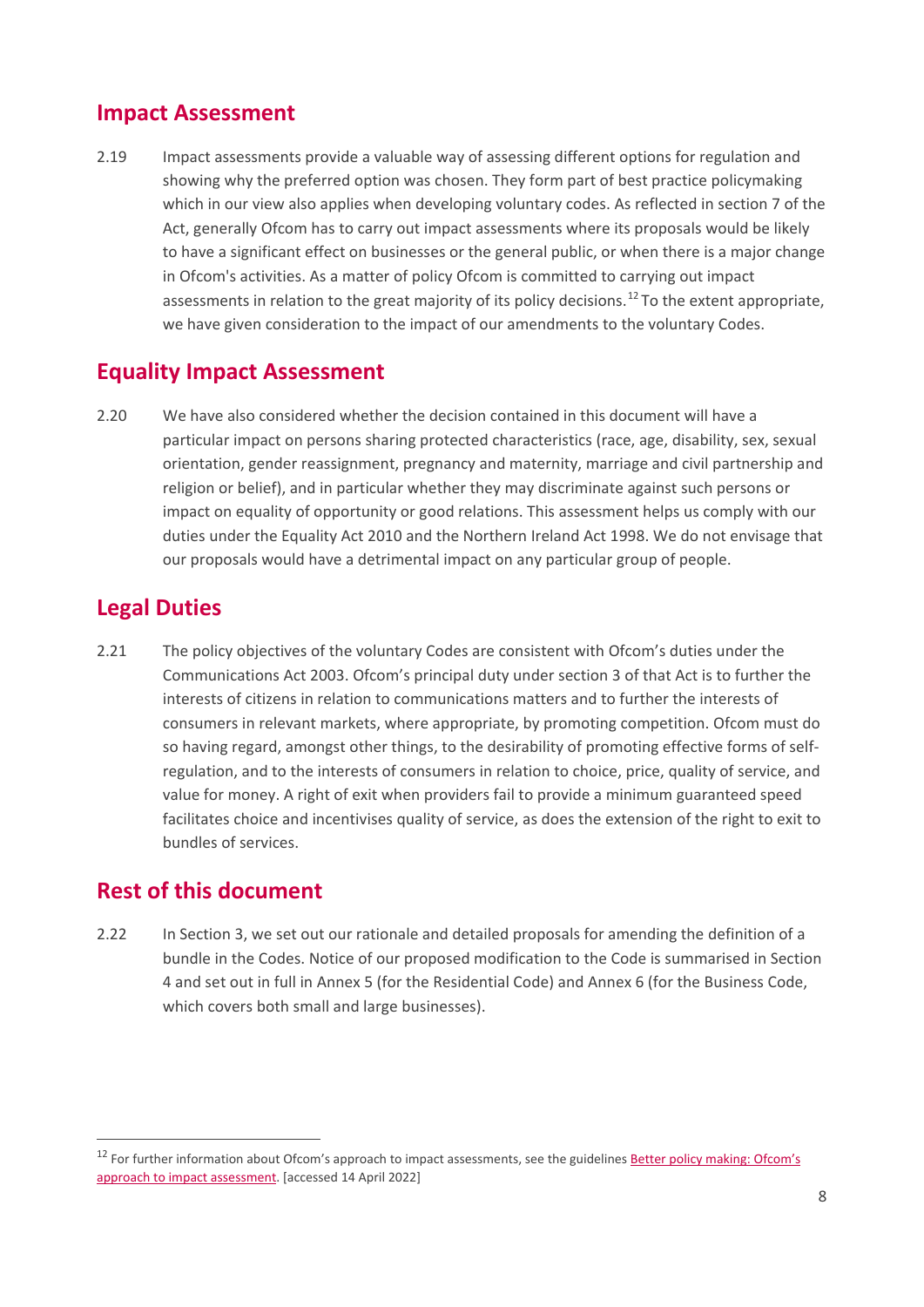## <span id="page-8-0"></span>3. Proposal and rationale

3.1 This section sets out the proposed changes to the Residential and Business Codes to align the definition of a bundle with those set out in the revised GCs. We also set out our rationale and potential impacts.

### **Residential Code: amendment to the definition of a bundle**

3.2 We are proposing to amend the definition of a bundle in the Residential Code so that the customer's right to exit (if their broadband speeds fall below the minimum guaranteed speed) will apply to their broadband and bundled services in the same way as their right to exit their contract and bundled services (including terminal equipment), as set out in the revised GCs (see table 3.1 for an overview of the proposed changes).

#### **Table 3.1: Proposed adoption of the revised GCs definition of a bundle for the Residential Code**

| <b>Summary of existing Residential Code</b><br>definition of a bundle                     | Summary of proposed new definition of a bundle<br>definition of a bundle within the Residential Code<br>(aligned with the definition in the revised GCs) |
|-------------------------------------------------------------------------------------------|----------------------------------------------------------------------------------------------------------------------------------------------------------|
| Broadband and voice services over the same                                                | Broadband services and any closely related or linked                                                                                                     |
| line (and any other services which rely on the                                            | contract(s) for public electronic communications                                                                                                         |
| broadband connection in question for their                                                | services, information society services, content                                                                                                          |
| delivery).                                                                                | services and/or terminal equipment. We consider                                                                                                          |
| Pay-TV, purchased or renewed at the same time<br>as the contract for a broadband service. | technical, contractual and financial dependencies to<br>be examples of the most common types of links<br>between services and / or terminal equipment.   |

3.3 The definition of a bundle under the revised GCs is set out in Section 2. Our proposed modification to the Residential Code is set out in full in Annex 5.

#### **Rationale**

- 3.4 As set out in Section 2, the rationale for strengthening the right to exit in both the Residential Code and the revised GCs was to help ensure that bundles do not make exercising a right to exit more difficult and costly for customers or raise risks of contractual lock in. Given that the objectives of the right to exit provisions in the Codes and the GCs are aligned, we do not consider there is a good reason for the definitions to differ.
- 3.5 We consider that aligning the definition of a bundle in the Residential Code with the definition of a bundle in the revised GCs will better ensure regulatory consistency. Having a consistent bundle definition applying to both this Code and the GCs will simplify the rules relating to bundles, making them easier for customers to follow and for broadband providers to implement. As a result, we consider this should reduce the likelihood of misunderstanding or misinterpretation, to the benefit of both broadband customers and broadband providers.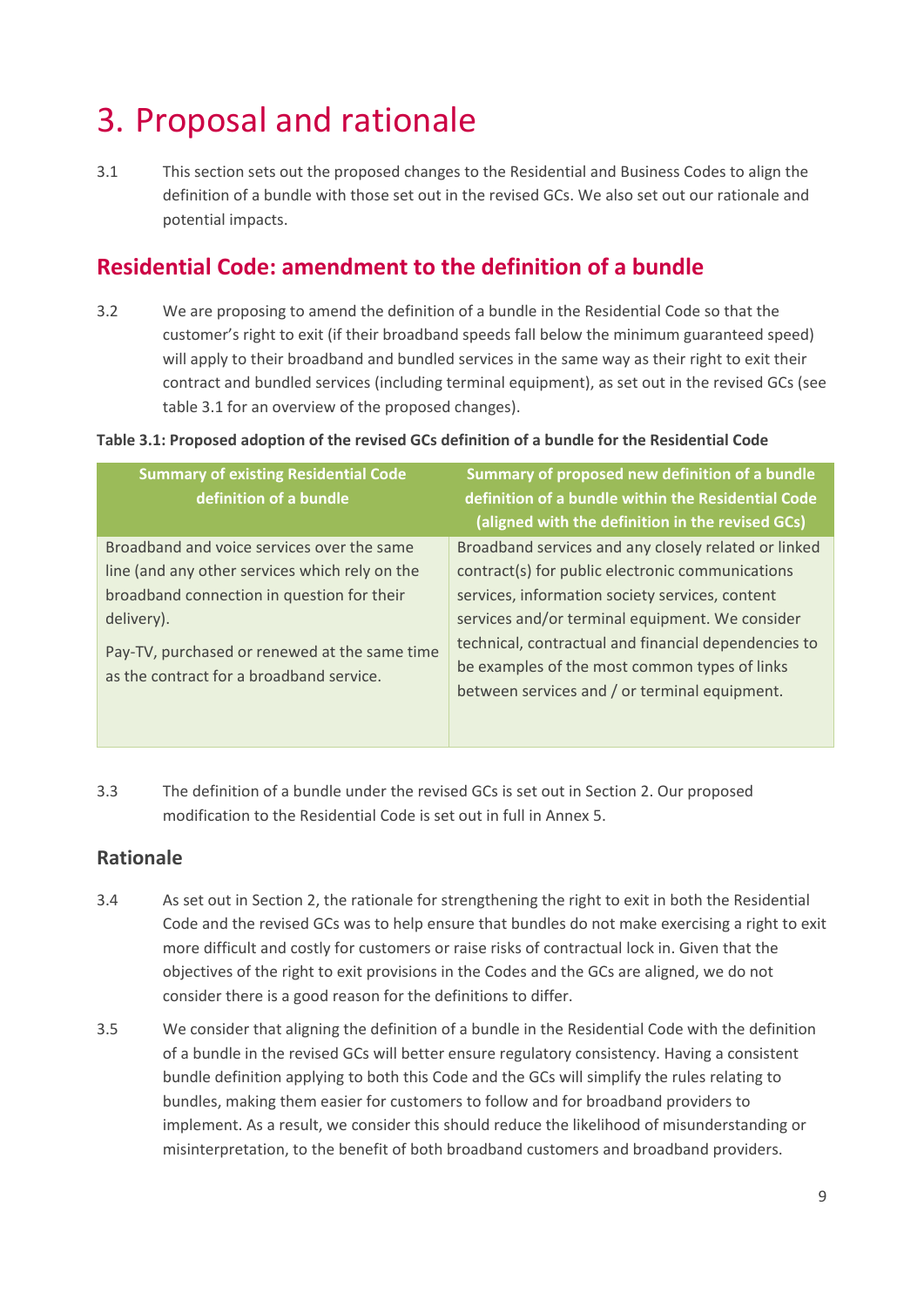3.6 In addition, having a consistent definition is likely to reduce complexity for broadband providers at the point of sale, with potentially less training needed for customer service staff and a reduction in the quantity of detail presented to customers due to a reduced number of bundle definitions that will apply.

### **Business Code: new bundle definition for small businesses only**

3.7 We are proposing to amend the definition of a bundle in the Business Code so that a small business customer's right to exit (if their broadband speeds fall below the minimum guaranteed speed) will apply to their broadband and bundled services in the same way as their right to exit their contract and bundled services (including terminal equipment) unless they waive their rights to these protections. This is to align with the definition of a bundle applied to small businesses as set out in the revised GCs. We propose to retain the existing Business Code of Practice definition of a bundle to continue to provide the existing level of protection for larger businesses (see Table 3.2 below for a summary of the proposed changes).

|  | Table 3.2: Proposed adoption of the revised GCs definition of a bundle for the Business Codes |  |
|--|-----------------------------------------------------------------------------------------------|--|
|  |                                                                                               |  |

| <b>Summary of existing Business Code definition</b><br>of a bundle for both small and larger<br>businesses                                                                                                                                                                                                                                                                                                                                  | Summary of proposed new definition of a bundle for<br>small businesses within the Business Code<br>(aligned with the definition in the revised GCs)                                                                                                                                                                                                                                                                                                                                                                                                                                             |
|---------------------------------------------------------------------------------------------------------------------------------------------------------------------------------------------------------------------------------------------------------------------------------------------------------------------------------------------------------------------------------------------------------------------------------------------|-------------------------------------------------------------------------------------------------------------------------------------------------------------------------------------------------------------------------------------------------------------------------------------------------------------------------------------------------------------------------------------------------------------------------------------------------------------------------------------------------------------------------------------------------------------------------------------------------|
| For small and larger businesses.<br>Broadband and standard voice services<br>purchased at the same time or subsequently<br>(technically linked), and dependent services<br>(such as VoIP and Cloud services) which would<br>be stranded if the broadband line were no<br>longer purchased. It does not apply to any<br>other services which can operate<br>independently of the affected broadband<br>service e.g., mobile or leased lines. | For small businesses, we propose to add the revised<br><b>GCs definition of a bundle:</b><br>Broadband services and any closely related or<br>linked contract(s) for public electronic<br>communications services, information society<br>services, content services and/or terminal<br>equipment. We consider technical, contractual<br>and financial dependencies to be examples of the<br>most common types of links between services and<br>or terminal equipment. (Applies unless they<br>waive their rights to these protections).<br>NB. For larger businesses, we propose to retain the |
|                                                                                                                                                                                                                                                                                                                                                                                                                                             | existing definition of a bundle (see left).                                                                                                                                                                                                                                                                                                                                                                                                                                                                                                                                                     |

3.8 The definition of a bundle under the revised GCs which we propose to apply to small businesses is set out in in Section 2 and, for small businesses, is the same as our proposal for the definition that should be used in the Residential Code. We propose to retain the current definition of a bundle in the Business Code for larger businesses. Our proposed modification to the Business Code is set out in full in Annex 6.

#### **Rationale**

3.9 The definition of a bundle in the revised GCs also applies to small businesses. The 2020 statement on the implementation of the EECC explains that this is because in many cases,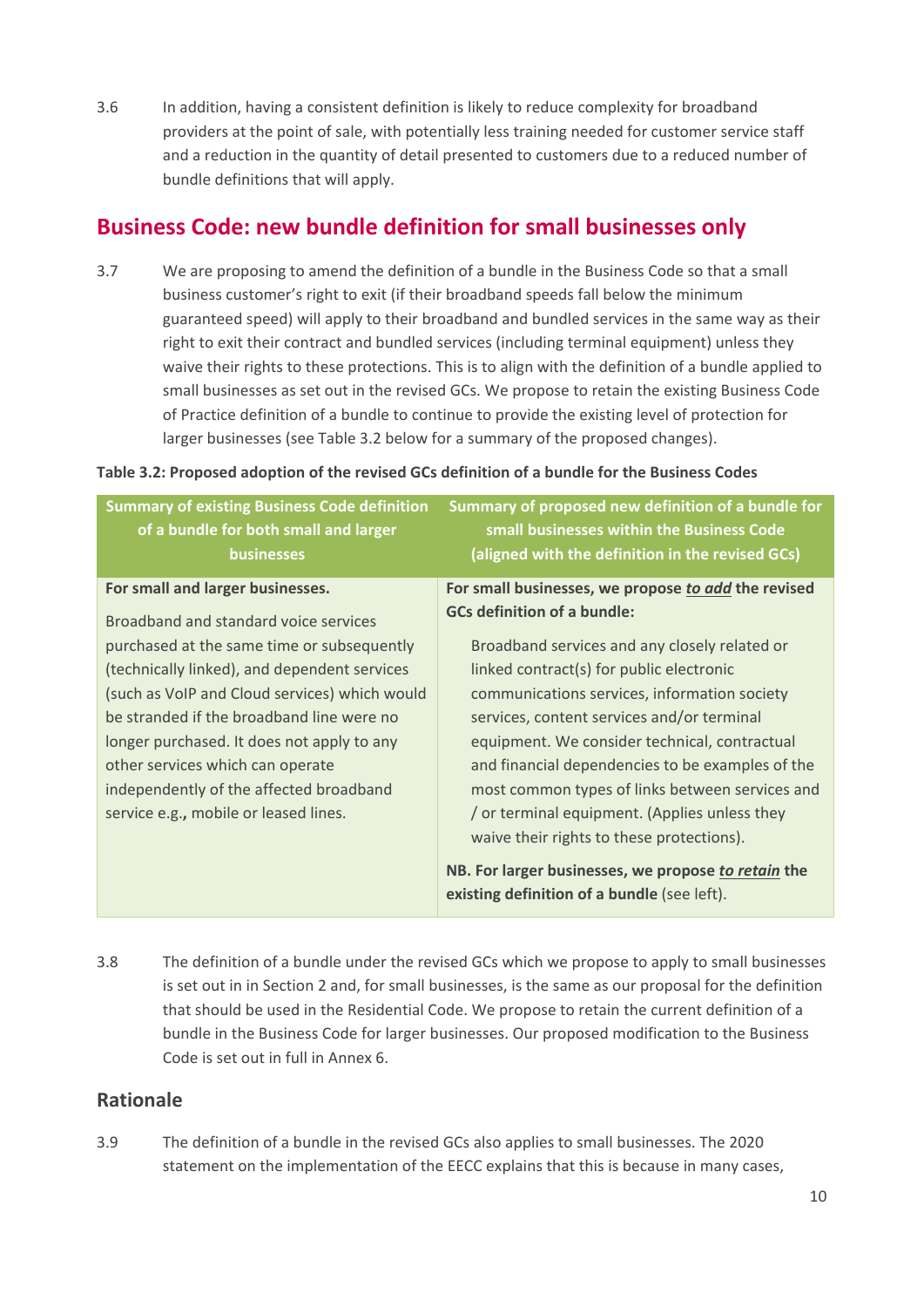smaller businesses have a comparable bargaining position to that of consumers.<sup>13</sup> Smaller businesses are also more likely to rely on similar communications services as residential customers, such as PSTN phone lines together with a broadband service.<sup>[14](#page-10-1)</sup>

- 3.10 Given that the objective of this proposal is to align the strengthened right to exit provisions in the Codes with those in the revised GCs, we consider that the protections offered to small businesses in the GCs (with regards to exiting bundles services) should also apply to small businesses under the Business Code.
- 3.11 In contrast to smaller businesses, larger businesses (with 10 or more employees) are more likely to use specialised, higher capacity services such as dedicated internet access and access to corporate networks using leased lines. Larger businesses with more complex communications needs are therefore more likely and more able to negotiate tailor-made contracts and be more engaged in the purchasing process compared to smaller businesses.
- 3.12 We consider that the current bundle definition within the Business Code provides sufficient protection for larger businesses, with regards to exiting bundled services. We therefore propose to maintain the current bundle definition within the Business Code for larger businesses.

## **Potential impact of the proposed changes**

- 3.13 The definition of a bundle in the revised GCs potentially includes a wider list of services than is currently captured by the Codes, such as mobile services and terminal equipment. However, under the revised GCs, these services or equipment will not automatically be captured by the definition of a bundle, as it depends on the nature of any links between them.
- 3.14 Therefore, in practice, it is unclear which products will be captured within a bundle, and what the impact will be, as that will depend on the technical, financial, or contractual links between them. In relation to financial and contractual links, the question of what products to bundle together will be a commercial decision made by the signatories, which they will be considering as part of revising their contracts to comply with the new GCs. This means that there may also be changes to what is considered to fall within the new definition of a bundle as a result going forwards.
- 3.15 On balance, we are of the view that there is unlikely to be a large increase in products captured within the proposed bundle definition. We also note that, potentially, the number of products captured in the definition of a bundle may be fewer if, for example, certain pay-TV services are no longer sold as part of a bundle with contractual or financial links.<sup>15</sup>
- 3.16 Following preliminary discussions with some signatories ( $\ll$  ) we are of the view that providers need not incur significant implementation costs to implement the proposed definition change in the Codes. Such implementation costs are likely to include updating sales

<span id="page-10-0"></span><sup>&</sup>lt;sup>13</sup> Ofcom, 2020. Fair treatment and easier switching for broadband and mobile customers: Implementation of the new European Electronic Communications Code, para 4.32 to 4.34. [accessed 14 April 2022]<br><sup>14</sup> Ofcom, 2020. Fair treatment and easier switching for broadband and mobile customers: Implementation of the new European

<span id="page-10-1"></span>[Electronic Communications Code,](https://www.ofcom.org.uk/__data/assets/pdf_file/0023/204980/statement-eecc-revised-proposals.pdf) para 4.47. [accessed 14 April 2022]

<span id="page-10-2"></span><sup>&</sup>lt;sup>15</sup> The Codes currently include pay-TV services within a bundle if they are purchased at the same time as the broadband service and no links are necessary.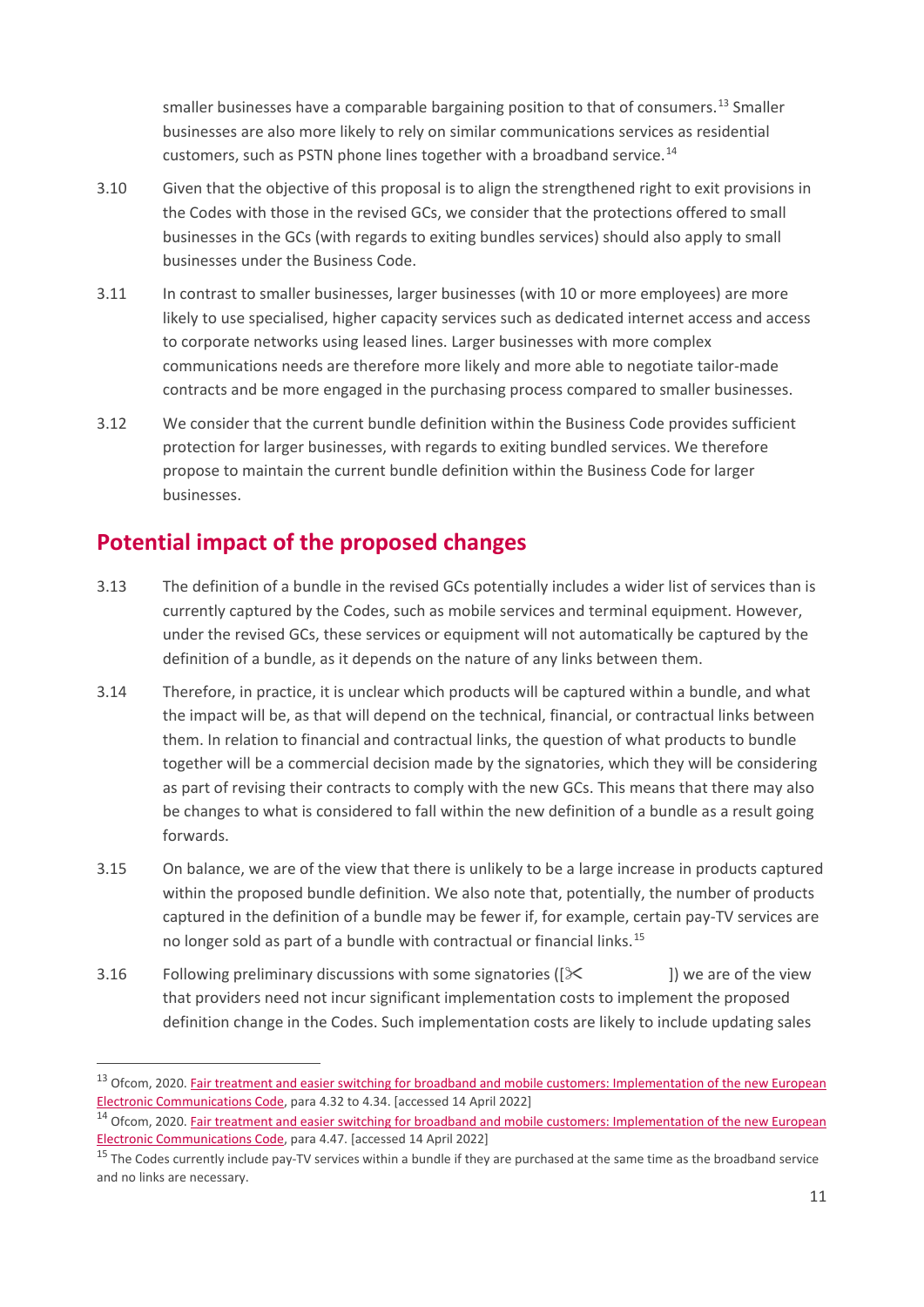material made available to customers and used by customer service staff, the identification of small business customers, and updates to training, but we do not think that this will require significant changes to operational systems. Moreover, we expect any changes are likely to be incremental to implementing the revised GC requirements, including the requirements around bundling and the right to exit, which come into force in June 2022.

3.17 Overall, we consider the impact on consumers and signatories in relation to the change in scope of products captured under the proposed bundle definition is not likely to be material. In addition, we see that any potential costs of implementing the proposed changes to the Codes are both reasonable and manageable when set against the long-term benefits of simplified rules relating to bundles.<sup>16</sup>

#### **Implementation timing**

3.18 We propose that signatories should implement any necessary changes to comply with the proposed amendments to the Codes *within 3 months of our final decision* (assuming we decide to make these changes). We propose that this time period should be sufficient for signatories to be able to implement these changes alongside and as an extension of their ongoing work to implement the revised GCs.

#### **Consultation questions**

**Question 1:** Do you agree with the proposal to align the Residential Code definition of a bundle with the revised General Conditions, as set out in this consultation? Please set out your reasons, with supporting evidence, for your response.

**Question 2:** Do you agree with the proposal to align the Business Code definition of a bundle, for small businesses only, with the revised General Conditions, as set out in this consultation? Please set out your reasons, with supporting evidence, for your response.

**Question 3:** Is the proposed timetable for implementing the proposed changes to the Codes within 3 months of the statement reasonable? Please set out your reasons, with supporting evidence, for your response.

<span id="page-11-0"></span> $16$  i.e. the benefits of having a common definition of a bundle for both contracts and within the Codes - see para 3.5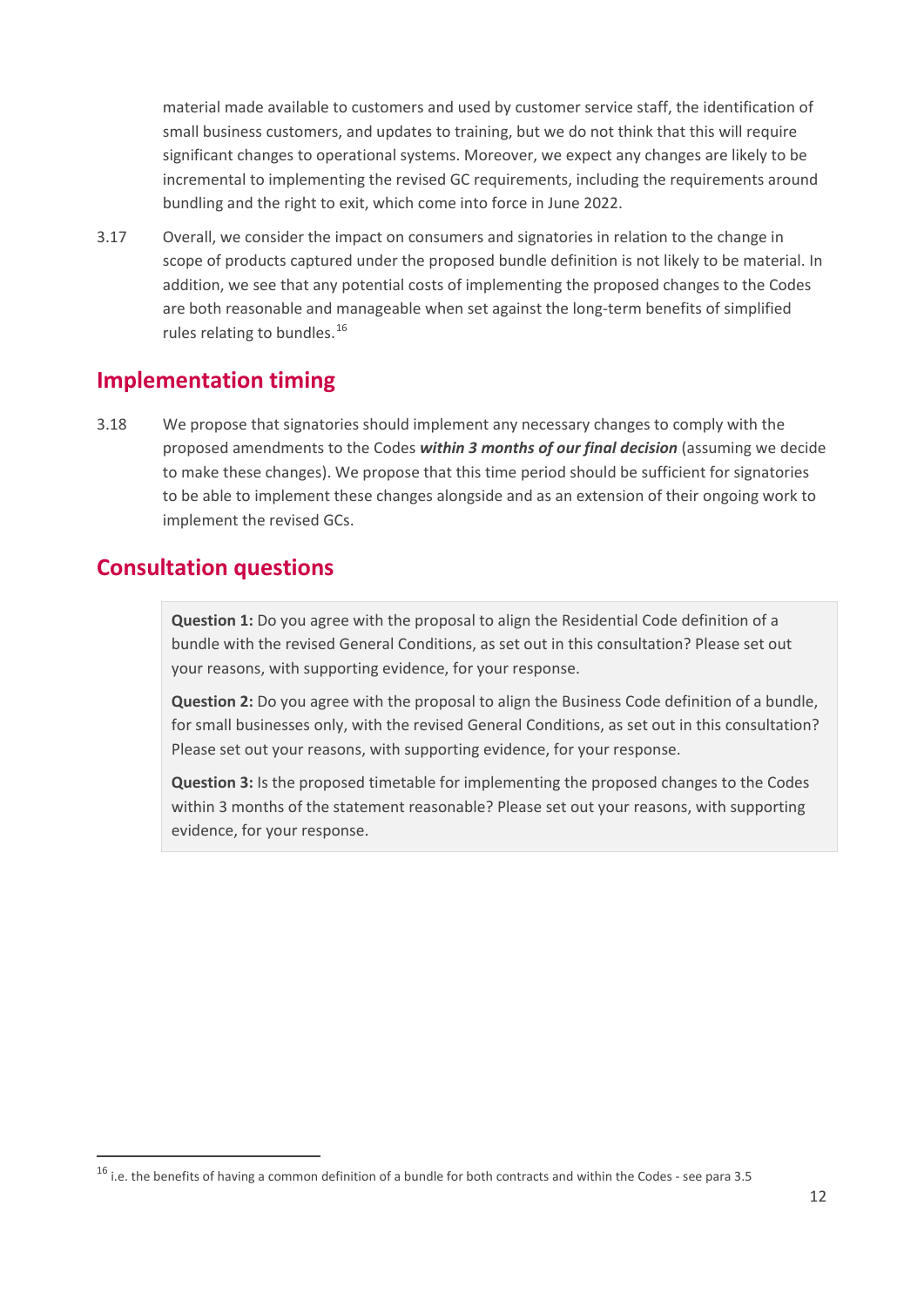# <span id="page-12-0"></span>A1. Responding to this consultation

#### **How to respond**

- A1.1 Ofcom would like to receive views and comments on the issues raised in this document, by 5pm on 22 June 2022.
- A1.2 You can [download a response form](https://www.ofcom.org.uk/consultations-and-statements/category-2/consultation-updating-and-clarifying-customers-right-to-exit-contracts-for-broadband-services) from the Ofcom website. You can return this by email to the address provided in the response form.
- A1.3 If your response is a large file, or has supporting charts, tables or other data, please email it to BBS-VCOP2021[@ofcom.or](mailto:BBS-VCOP2021@ofcom.org.uk)g.uk, as an attachment in Microsoft Word format, together with [the](https://www.ofcom.org.uk/consultations-and-statements/consultation-response-coversheet)  [coversheet.](https://www.ofcom.org.uk/consultations-and-statements/consultation-response-coversheet)
- A1.4 We welcome responses in formats other than print, for example an audio recording or a British Sign Language video. To respond in BSL:
	- Send us a recording of you signing your response. This should be no longer than 5 minutes. Suitable file formats are DVDs, wmv or QuickTime files. Or
	- Upload a video of you signing your response directly to YouTube (or another hosting site) and send us the link.
- A1.5 We will publish a transcript of any audio or video responses we receive (unless your response is confidential)
- A1.6 We do not need a paper copy of your response as well as an electronic version. We will acknowledge receipt if your response is submitted via the online web form, but not otherwise.
- A1.7 You do not have to answer all the questions in the consultation if you do not have a view; a short response on just one point is fine. We also welcome joint responses.
- A1.8 It would be helpful if your response could include direct answers to the questions asked in the consultation document. The questions are listed at Annex 4. It would also help if you could explain why you hold your views, and what you think the effect of Ofcom's proposals would be.
- A1.9 If you want to discuss the issues and questions raised in this consultation, please email [BBS-](mailto:BBS-VCOP2021@ofcom.org.uk)[VCOP2021@ofcom.org.uk.](mailto:BBS-VCOP2021@ofcom.org.uk)

## **Confidentiality**

- A1.10 Consultations are more effective if we publish the responses before the consultation period closes. In particular, this can help people and organisations with limited resources or familiarity with the issues to respond in a more informed way. So, in the interests of transparency and good regulatory practice, and because we believe it is important that everyone who is interested in an issue can see other respondents' views, we usually publish all responses on [the](http://www.ofcom.org.uk/)  [Ofcom website](http://www.ofcom.org.uk/) as soon as we receive them.
- A1.11 If you think your response should be kept confidential, please specify which part(s) this applies to, and explain why. Please send any confidential sections as a separate annex. If you want your name, address, other contact details or job title to remain confidential, please provide them only in the cover sheet, so that we don't have to edit your response.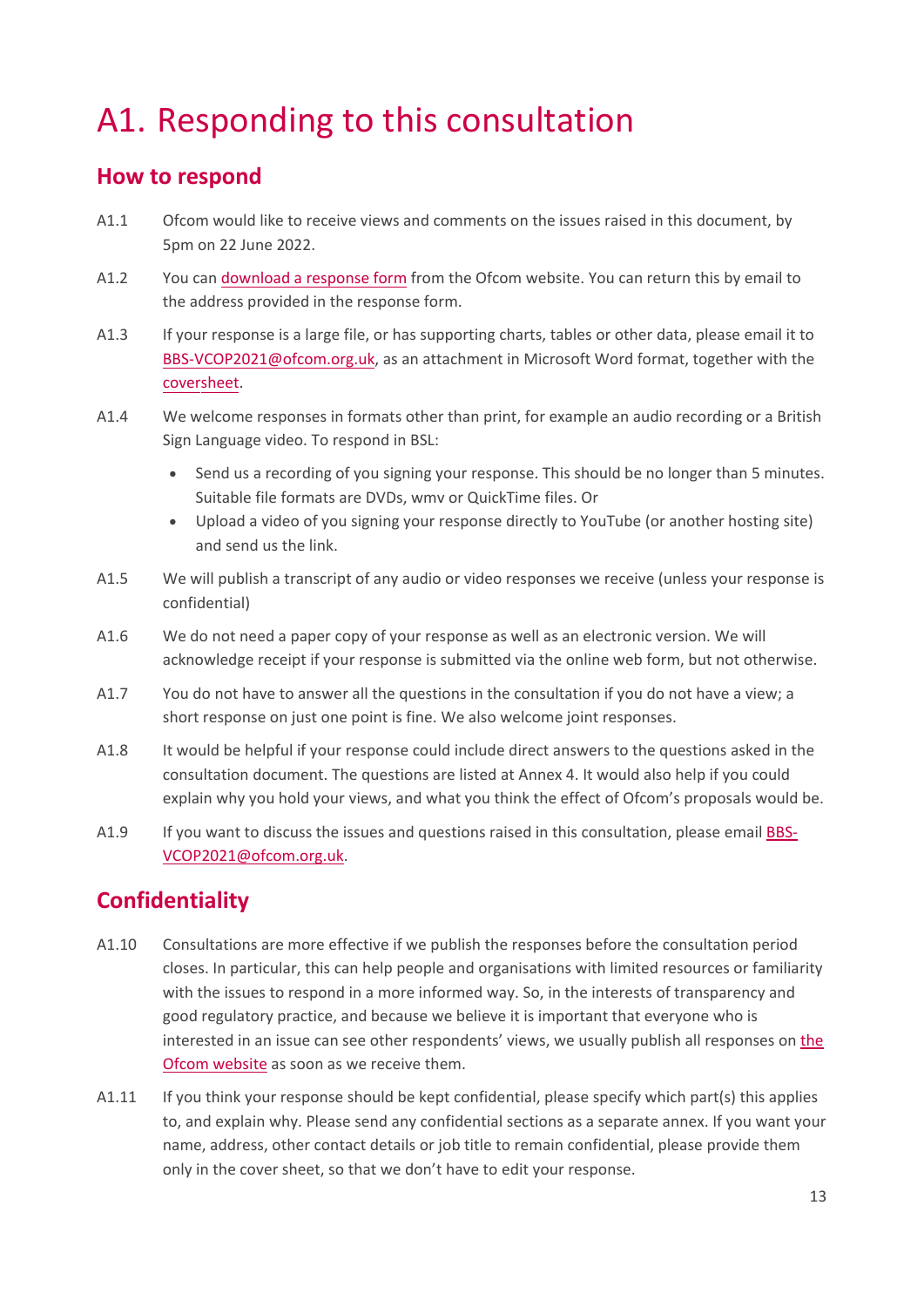- A1.12 If someone asks us to keep part or all of a response confidential, we will treat this request seriously and try to respect it. But sometimes we will need to publish all responses, including those that are marked as confidential, in order to meet legal obligations.
- A1.13 Please also note that copyright and all other intellectual property in responses will be assumed to be licensed to Ofcom to use. Ofcom's intellectual property rights are explained further in our [Terms of Use.](https://www.ofcom.org.uk/about-ofcom/website/terms-of-use)

#### **Next steps**

A1.14 Following this consultation period we plan to issue a decision statement with the updates to the Codes in Q2 2022-23. If you wish, you can [register to receive mail updates](https://www.ofcom.org.uk/about-ofcom/latest/email-updates) alerting you to new Ofcom publications.

### **Ofcom's consultation processes**

- A1.15 Ofcom aims to make responding to a consultation as easy as possible. For more information, please see our consultation principles in Annex 2.
- A1.16 If you have any comments or suggestions on how we manage our consultations, please email us at [consult@ofcom.org.uk.](mailto:consult@ofcom.org.uk) We particularly welcome ideas on how Ofcom could more effectively seek the views of groups or individuals, such as small businesses and residential consumers, who are less likely to give their opinions through a formal consultation.
- A1.17 If you would like to discuss these issues, or Ofcom's consultation processes more generally, please contact the corporation secretary: [corporationsecretary@ofcom.org.uk](mailto:corporationsecretary@ofcom.org.uk)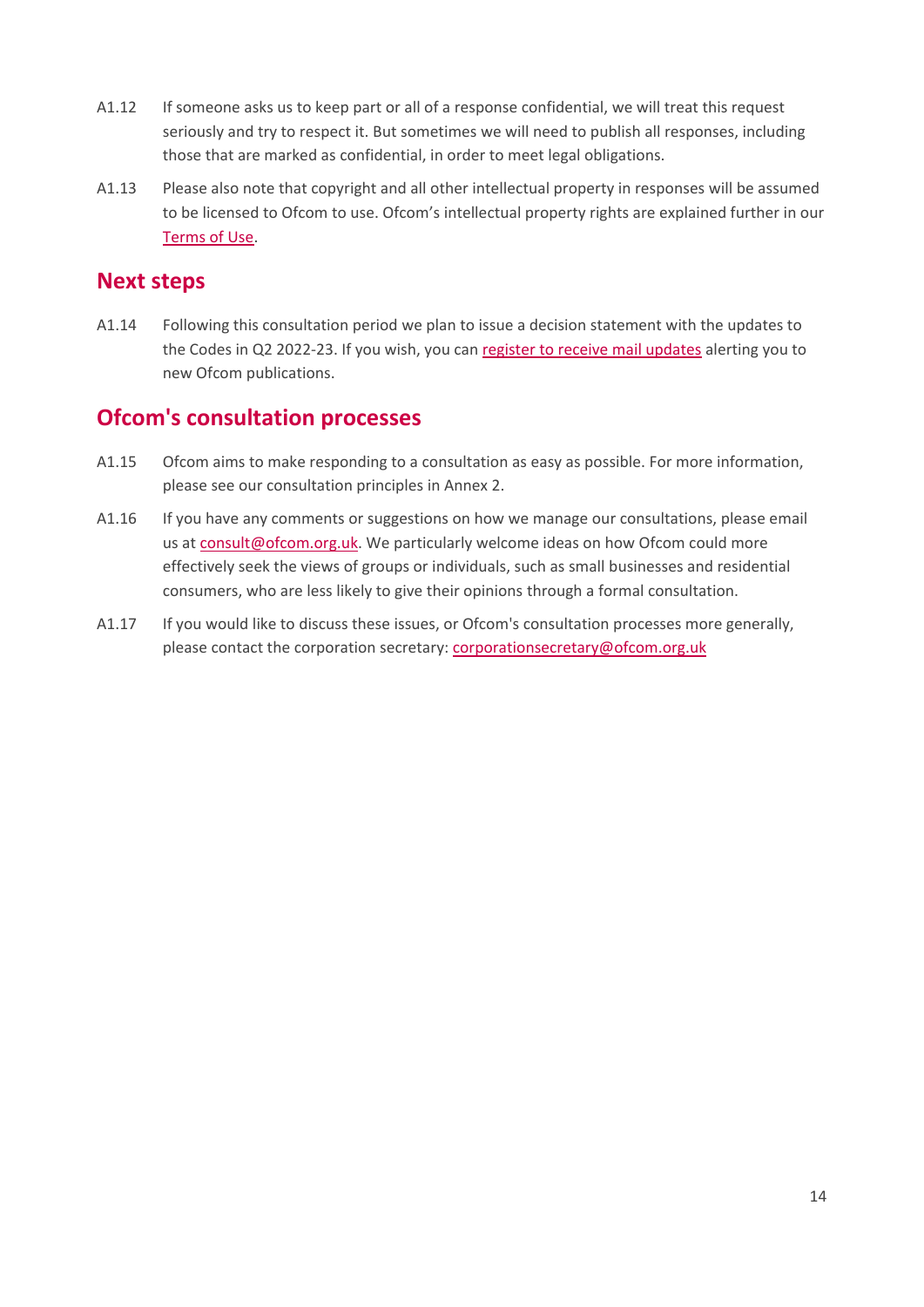# <span id="page-14-0"></span>A2. Ofcom's consultation principles

## **Ofcom has seven principles that it follows for every public written consultation:**

#### **Before the consultation**

A2.1 Wherever possible, we will hold informal talks with people and organisations before announcing a big consultation, to find out whether we are thinking along the right lines. If we do not have enough time to do this, we will hold an open meeting to explain our proposals, shortly after announcing the consultation.

#### **During the consultation**

- A2.2 We will be clear about whom we are consulting, why, on what questions and for how long.
- A2.3 We will make the consultation document as short and simple as possible, with a summary of no more than two pages. We will try to make it as easy as possible for people to give us a written response. If the consultation is complicated, we may provide a short Plain English / Cymraeg Clir guide, to help smaller organisations or individuals who would not otherwise be able to spare the time to share their views.
- A2.4 We will consult for up to ten weeks, depending on the potential impact of our proposals.
- A2.5 A person within Ofcom will be in charge of making sure we follow our own guidelines and aim to reach the largest possible number of people and organisations who may be interested in the outcome of our decisions. Ofcom's Consultation Champion is the main person to contact if you have views on the way we run our consultations.
- A2.6 If we are not able to follow any of these seven principles, we will explain why.

#### **After the consultation**

A2.7 We think it is important that everyone who is interested in an issue can see other people's views, so we usually publish all the responses on our website as soon as we receive them. After the consultation we will make our decisions and publish a statement explaining what we are going to do, and why, showing how respondents' views helped to shape these decisions.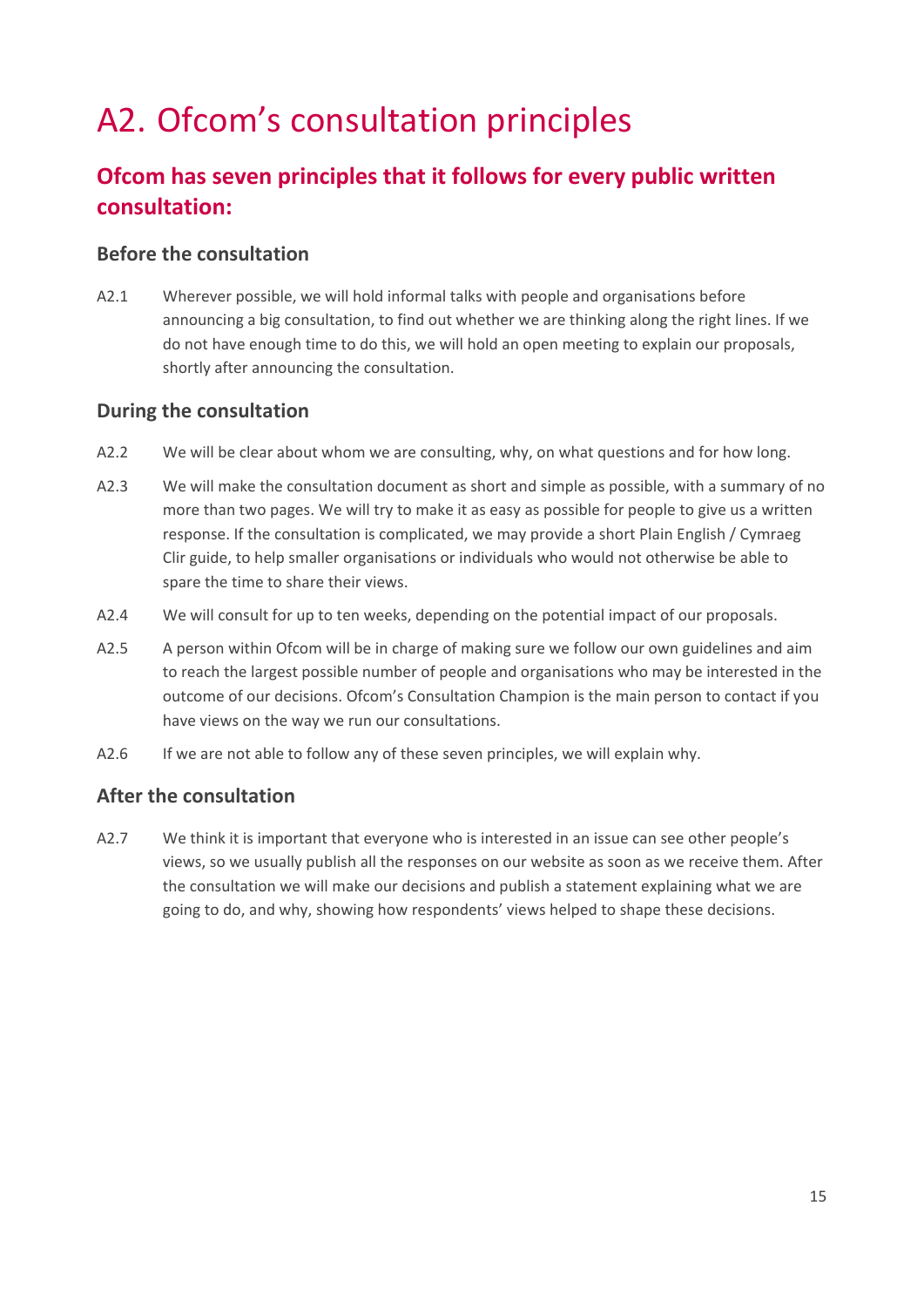# <span id="page-15-0"></span>A3. Consultation coversheet

## **BASIC DETAILS**

Consultation title: To (Ofcom contact): Name of respondent: Representing (self or organisation/s): Address (if not received by email):

### **CONFIDENTIALITY**

Please tick below what part of your response you consider is confidential, giving your reasons why

| Nothing                                     |   |
|---------------------------------------------|---|
| Name/contact details/job title              |   |
| Whole response                              |   |
| Organisation                                | П |
| Part of the response                        |   |
| If there is no separate annex, which parts? |   |

If you want part of your response, your name or your organisation not to be published, can Ofcom still publish a reference to the contents of your response (including, for any confidential parts, a general summary that does not disclose the specific information or enable you to be identified)?

\_\_\_\_\_\_\_\_\_\_\_\_\_\_\_\_\_\_\_\_\_\_\_\_\_\_\_\_\_\_\_\_\_\_\_\_\_\_\_\_\_\_\_\_\_\_\_\_\_\_\_\_\_\_\_\_\_\_\_\_\_\_\_\_\_\_\_\_\_\_\_\_\_\_\_\_\_\_\_\_\_\_

### **DECLARATION**

I confirm that the correspondence supplied with this cover sheet is a formal consultation response that Ofcom can publish. However, in supplying this response, I understand that Ofcom may need to publish all responses, including those which are marked as confidential, in order to meet legal obligations. If I have sent my response by email, Ofcom can disregard any standard e-mail text about not disclosing email contents and attachments.

Ofcom seeks to publish responses on receipt. If your response is non-confidential (in whole or in part), and you would prefer us to publish your response only once the consultation has ended, please tick here.

Name Signed (if hard copy)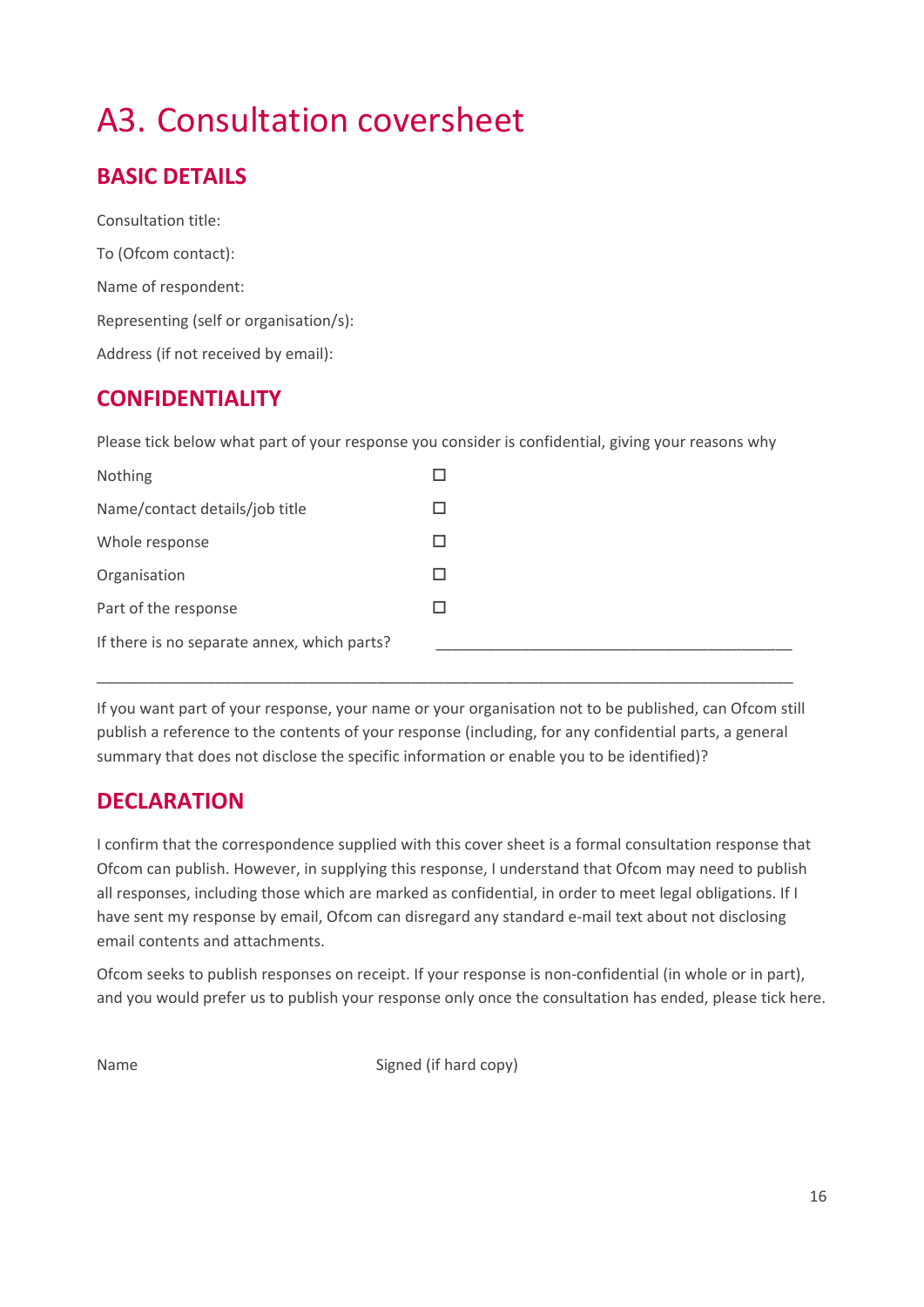## <span id="page-16-0"></span>A4. Consultation questions

**Question 1:** Do you agree with the proposal to align the Residential Code definition of a bundle with the revised General Conditions, as set out in this consultation? Please set out your reasons, with supporting evidence, for your response.

**Question 2:** Do you agree with the proposal to align the Business Code definition of a bundle, for small businesses only, with the revised General Conditions, as set out in this consultation? Please set out your reasons, with supporting evidence, for your response.

**Question 3:** Is the proposed timetable for implementing the proposed changes to the Codes within 3 months of the statement reasonable? Please set out your reasons, with supporting evidence, for your response.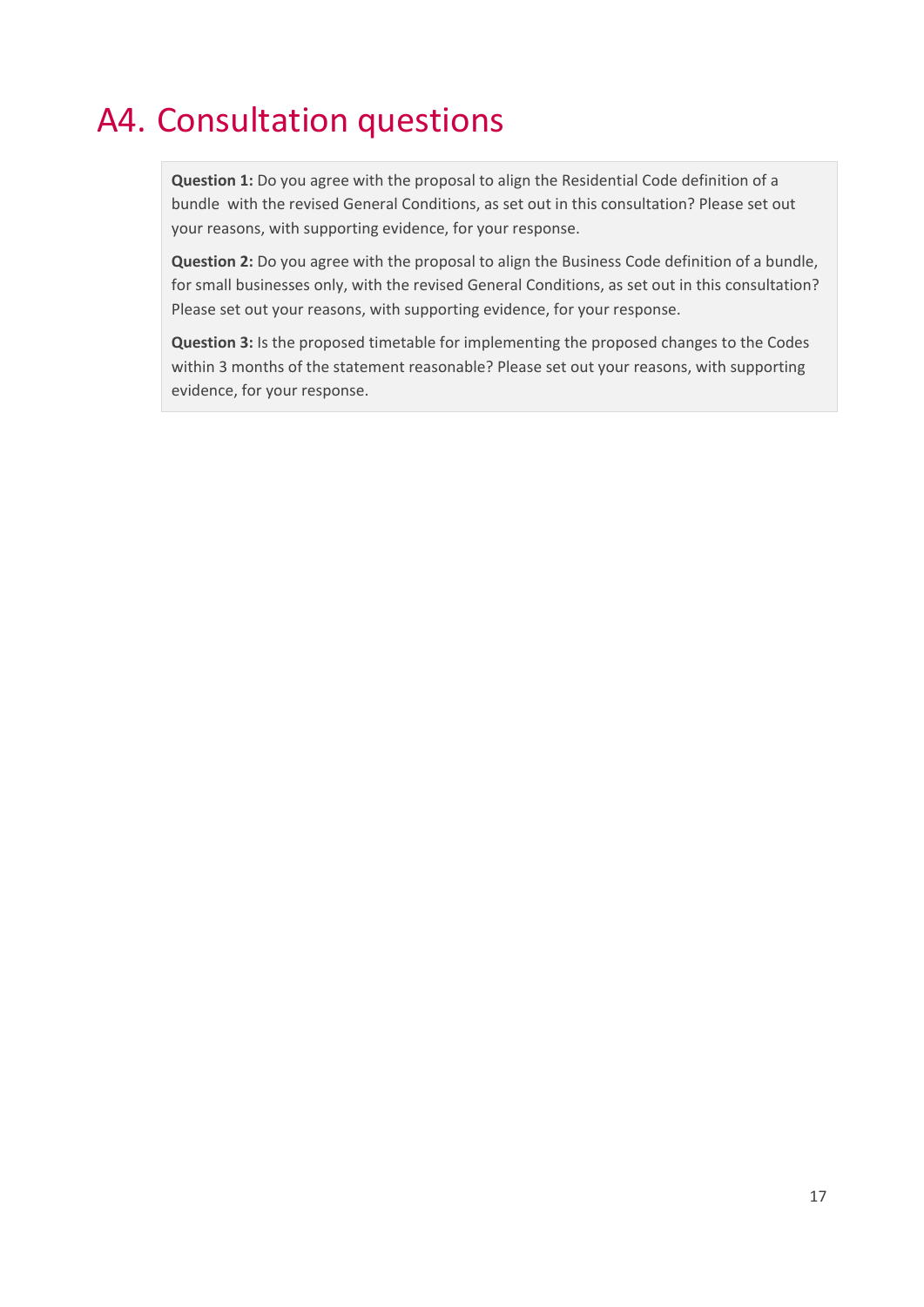# <span id="page-17-0"></span>A5. Key changes to bundle definition in the Voluntary Code of Practice (Residential)

This annex illustrates how we propose to amend paragraphs 2.82-2.87 of the Residential Code to align with the definition of a bundle in the revised GCs. We also propose to:

- update the introduction i.e., that this is the 5th version of the Residential Code, since its original implementation in 2008, which has been updated to align with the revised GCs on bundling and right to exit for implementation in June 2022. This replaces the previous version published on 1 March 2018 (implemented from 1 March 2019); and
- update the definitions in Annex  $1^{17}$  $1^{17}$  $1^{17}$  of the existing Residential Code with respect to the new bundle definitions (see Annex 7 of this consultation for the proposed wording).

| <b>Current text in the existing Residential Code</b>                                                                                                                                                                                                                                                                                                                                                                                            | <b>Proposed text for an updated Residential Code</b>                                                                                                                                                                                                                                                                                                                                                            |  |  |
|-------------------------------------------------------------------------------------------------------------------------------------------------------------------------------------------------------------------------------------------------------------------------------------------------------------------------------------------------------------------------------------------------------------------------------------------------|-----------------------------------------------------------------------------------------------------------------------------------------------------------------------------------------------------------------------------------------------------------------------------------------------------------------------------------------------------------------------------------------------------------------|--|--|
| The right to exit applies to standalone<br>broadband services and some additional<br>services                                                                                                                                                                                                                                                                                                                                                   | The right to exit applies to standalone broadband<br>services and bundled services.                                                                                                                                                                                                                                                                                                                             |  |  |
| 2.82 The right to exit applies to broadband<br>services which a customer receives on a<br>standalone basis.<br>2.83 Where a customer receives phone and<br>broadband services from the same provider<br>over the same line, the right to exit will apply<br>to both services, irrespective of whether the<br>two services were purchased, or the contract(s)                                                                                    | 2.82 Where the speed of the broadband service<br>remains below the minimum guaranteed speed,<br>the right to exit enables the customer to terminate<br>their contract for the broadband service either on a<br>standalone basis or also to terminate any<br>contract(s) forming part of a bundle with that<br>contract.                                                                                         |  |  |
| for their provision was renewed, at the same<br>time. <sup>18</sup>                                                                                                                                                                                                                                                                                                                                                                             | 2.83 Here 'bundle' means a contract, or two or<br>more closely related or linked contracts between<br>the service provider and the customer, which:                                                                                                                                                                                                                                                             |  |  |
| 2.84 Where a customer receives both a<br>broadband service and any other services which<br>rely on the broadband connection in question<br>for their delivery (such as provider-specific pay-<br>TV delivered over broadband) from the same<br>provider, the right to exit will apply to all such<br>dependent electronic communications services.<br>This will apply irrespective of whether such<br>dependent services were purchased, or the | (a) relates to the provision of an Internet Access<br>Service and;<br>(b) also relates, or together also relate, to the<br>provision of at least one of the following:<br>another service falling within paragraph (a)<br>(i)<br>a Number-based Interpersonal<br>(ii)<br><b>Communications Service;</b><br>(iii) any other Public Electronic Communications<br>Service;<br>(iv) an Information Society Service; |  |  |

<span id="page-17-1"></span><sup>&</sup>lt;sup>17</sup> Ofcom, 2018. [Better Broadband Speed Information Voluntary Code of Practice \(Residential\),](https://www.ofcom.org.uk/__data/assets/pdf_file/0026/111698/statement-voluntary-code-practice-residential.pdf) and Better Broadband Speed Information Voluntary Code of Practice (Business).<br><sup>18</sup> 'At the same time' refers to products bought together under a single contract, as well as to products bought under separate

<span id="page-17-2"></span>contracts as part of the same sales process (this is footnote 17 in the Code)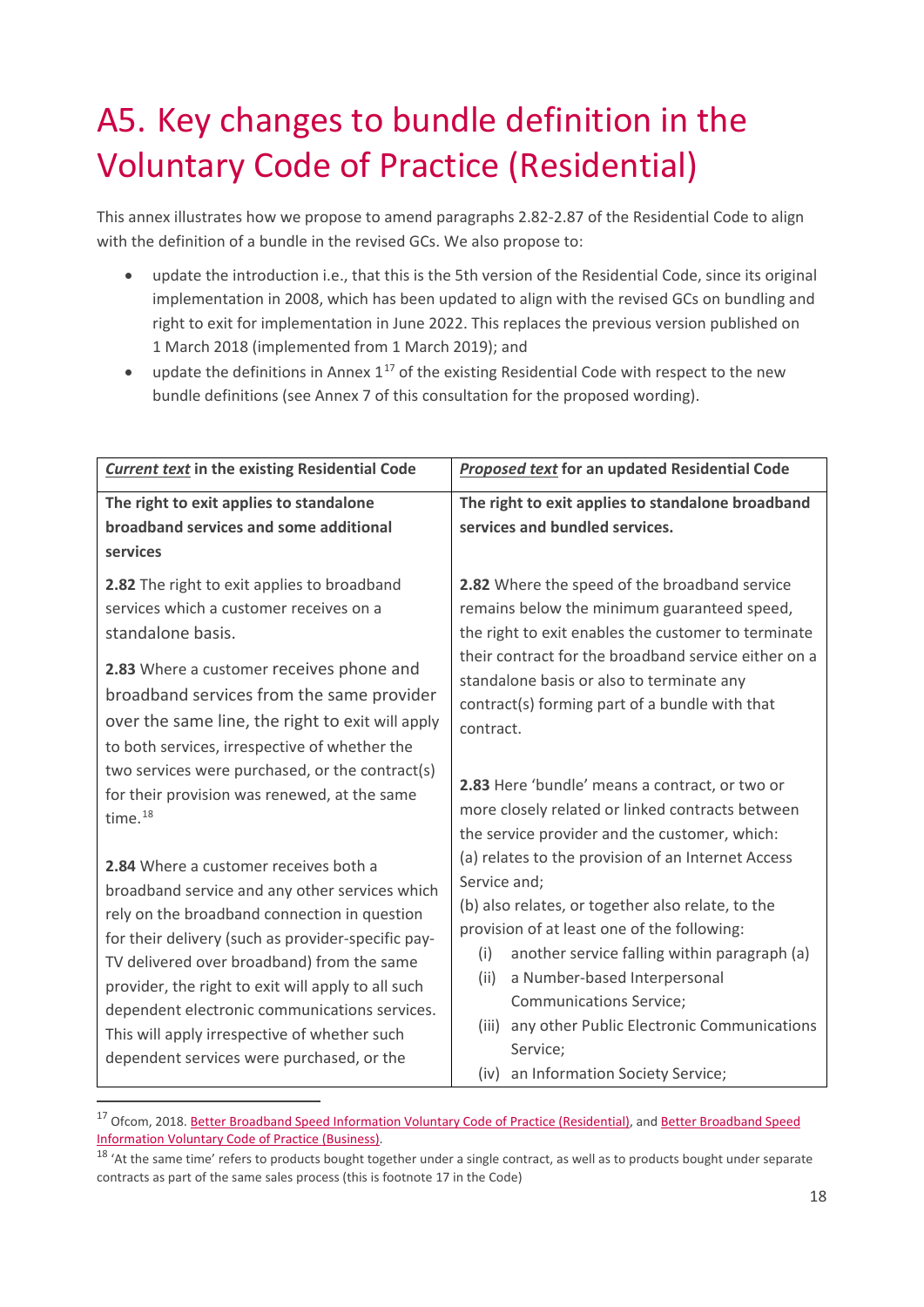contract(s) for their provision was (were) renewed, at the same time as the broadband service.

**2.85** Where a customer has purchased or renewed the contract(s) for the provision of a pay-TV service at the same time as purchasing, or renewing the contract for the provision of a broadband service, the right to exit will apply to both services, even if the pay-TV service does not rely on the customer's broadband connection. In these cases, the right to exit will also apply to any phone services obtained from the same provider, as set out at paragraph2.83.

**2.86** We note that, although the right to exit is applicable to non-broadband services as per the above conditions, the customer may choose to retain one or more of their other electronic communications services if it would be possible to receive it without a broadband connection from the same provider, e.g. they may wish to exit phone and broadband but retain pay-TV.

**2.87** Where a customer has purchased multiple lines at the same premises, the right to exit only relates to the specific line with the speed problem.

(v) a Content Service; and/or

(vi) Terminal Equipment.

Definitions of the services listed in (a) and (b)(i) to (b)(vi) can be found in Annex A1 of the Residential Codes. [19](#page-18-1)

<span id="page-18-0"></span>**2.84** We consider technical, contractual and financial dependencies to be examples of the most common types of links between services and / or terminal equipment currently in existence. Definitions for each dependency can be found in Annex A1 of the Residential Codes.<sup>[19](#page-18-0)</sup>

**2.85** In assessing whether a contract or combination of contracts, falls within the definition of a bundle, providers should also consider the nature of any links between the services and / or terminal equipment.

**2.86** Where a customer has the right to exit a bundle of services, they should have the choice to exit the whole bundle, retain the whole bundle, or exit the contract for the broadband service with the speed problem (and other parts of the bundle if they wish) while retaining the elements that are not dependent on a broadband connection from the same provider, e.g. they may wish to terminate their phone and broadband services but retain mobile phone services (where those elements are already offered by the provider separately to the broadband service with the speed problem).

**2.87** Where a customer has purchased multiple broadband lines at the same premises, the right to exit only relates to the specific line with the speed problem and bundled services associated with that line.

<span id="page-18-1"></span> $19$  See Annex 7 of this document for the proposed additions to the definitions in the current Codes.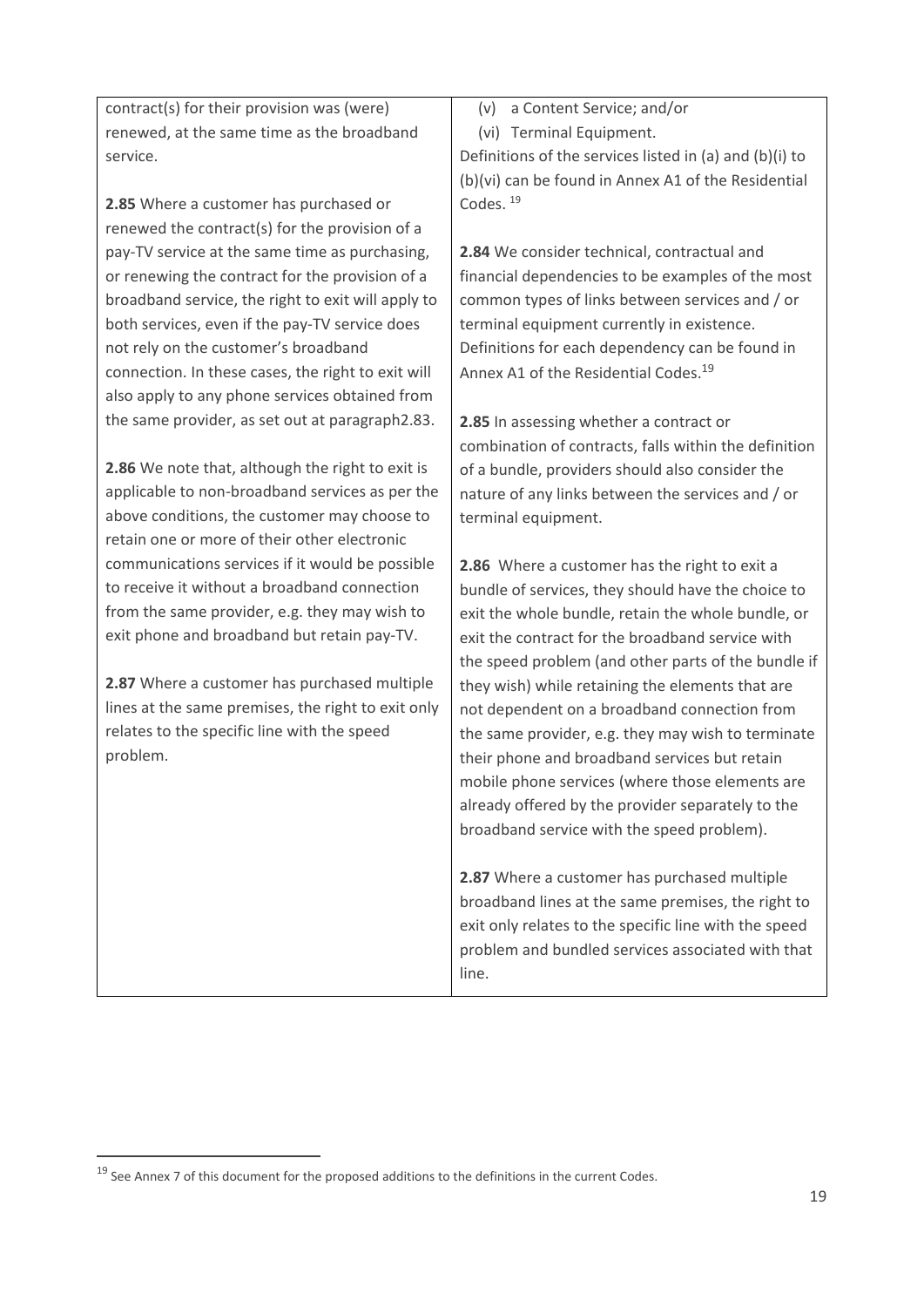# <span id="page-19-0"></span>A6. Key changes to bundle definition in the Voluntary Code of Practice (Business)

This annex illustrates how we propose to amend paragraphs 2.84-2.87 of the Business code where we propose to:

- 1. Add additional text to align the Business code with the definition of a bundle in the revised GCs on for small businesses only; and
- 2. Retain the current text in the existing Business Code for larger businesses only.

We also propose to:

- update the introduction i.e., that this is the 2nd version of the Business Code, since its original implementation in 20016, which has been updated to align with the revised GCs on bundling and right to exit for implementation in June 2022. This replaces the previous version published on 1 March 2018 (implemented from 1 March 2019).
- update the definitions in Annex 1 of the existing Business Code<sup>[20](#page-19-1)</sup> with respect to the new bundle definitions and the definitions of smaller and larger businesses (see Annex 7 of this consultation for the proposed wording).

| <b>Current text in the existing Business Code</b>                                                                                                                                                                                                                                                                                                                                                                                                                                          | <b>Proposed text</b> for an updated Business Code                                                                                                                                                                                                                                                                                                                                                                                                                                                                               |
|--------------------------------------------------------------------------------------------------------------------------------------------------------------------------------------------------------------------------------------------------------------------------------------------------------------------------------------------------------------------------------------------------------------------------------------------------------------------------------------------|---------------------------------------------------------------------------------------------------------------------------------------------------------------------------------------------------------------------------------------------------------------------------------------------------------------------------------------------------------------------------------------------------------------------------------------------------------------------------------------------------------------------------------|
| The right to exit applies to individual broadband<br>services and some additional services                                                                                                                                                                                                                                                                                                                                                                                                 | The right to exit applies to standalone broadband<br>services and bundled services                                                                                                                                                                                                                                                                                                                                                                                                                                              |
| 2.84 The right to exit applies to broadband<br>services which a customer receives on a<br>standalone basis.<br>2.85 It also applies to the following services and<br>bundles:<br>To bundles of standard voice and<br>a)<br>broadband services purchased at the<br>same time. This includes bundles where<br>standard voice and broadband services<br>were bought separately, but where an ISP<br>made a technical change that would<br>prevent the products from being separated<br>again. | <b>Small business customers</b><br><b>2.84</b> For small business customers <sup>21</sup> , where the<br>speed of the broadband service remains below the<br>minimum guaranteed speed, the right to exit<br>enables the customer to terminate their contract<br>for the broadband service either on a standalone<br>basis or also to terminate any contract(s) forming<br>part of a bundle with that contract, unless they<br>expressly waive their rights to the protections<br>afforded to bundles of services. <sup>22</sup> |

<span id="page-19-1"></span><sup>&</sup>lt;sup>20</sup> Ofcom, 2018. [Better Broadband Speed Information Voluntary Code of Practice \(Residential\),](https://www.ofcom.org.uk/__data/assets/pdf_file/0026/111698/statement-voluntary-code-practice-residential.pdf) and Better Broadband Speed [Information Voluntary Code of Practice \(Business\).\[](https://www.ofcom.org.uk/__data/assets/pdf_file/0027/111699/statement-voluntary-code-practice-business.pdf)accessed 6 May 2022]

<span id="page-19-2"></span> $21$  Small business customers as set out in the definitions part of this document

<span id="page-19-3"></span><sup>&</sup>lt;sup>22</sup> Providers have the option to ask small business customers to expressly agree to waive their rights to certain end-user rights provisions (or part of a provision) under the EECC. For example, a small business may choose to waive their rights to the protections afforded to bundles of services under Article 107 of the EECC. See paragraph 7.101 of th[e Fair treatment and easier](https://www.ofcom.org.uk/__data/assets/pdf_file/0023/204980/statement-eecc-revised-proposals.pdf)  [switching for broadband and mobile customers: Implementation of the new European Electronic Communications Code](https://www.ofcom.org.uk/__data/assets/pdf_file/0023/204980/statement-eecc-revised-proposals.pdf) and Article 107(4) of th[e EECC](https://eur-lex.europa.eu/legal-content/EN/TXT/PDF/?uri=CELEX:32018L1972) [accessed 31 Mar 21]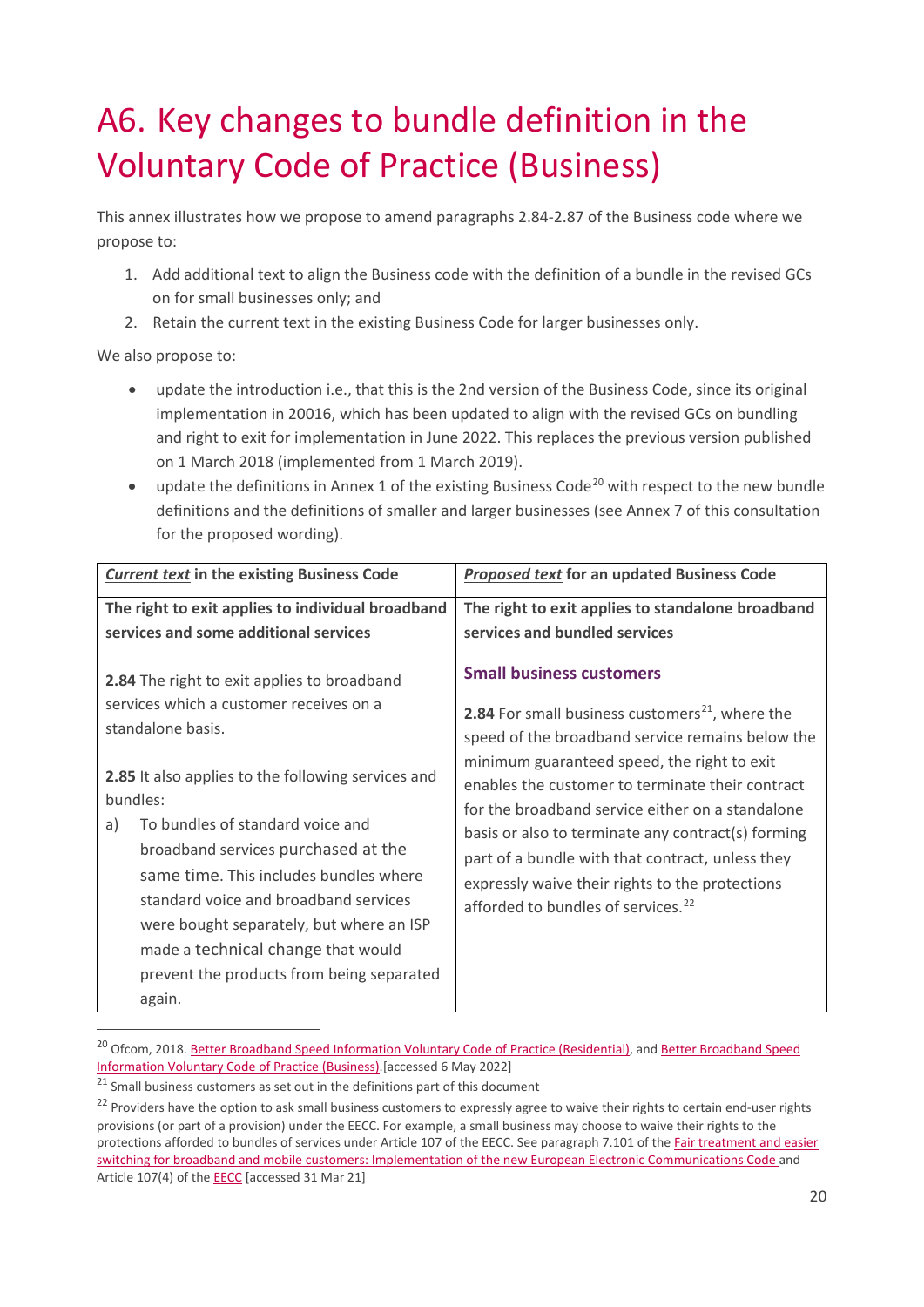<span id="page-20-0"></span>

| b) | To broadband services and their                       |                      | 2.85 Here 'bundle' means a contract, or two or          |
|----|-------------------------------------------------------|----------------------|---------------------------------------------------------|
|    | 'dependent' services i.e. services such as            |                      | more closely related or linked contracts between        |
|    | Voice over IP (VoIP) and Cloud-based                  |                      | the service provider and the customer, which:           |
|    | services which are dependent on the                   |                      | (a) relates to the provision of an Internet Access      |
|    | affected broadband service and where such             | Service and;         |                                                         |
|    | services would be 'stranded' were the                 |                      | (b) also relates, or together also relate, to the       |
|    | customer to stop purchasing the affected              |                      | provision of at least one of the following:             |
|    | broadband service. It is irrelevant whether           | (i)                  | another service falling within paragraph                |
|    | the dependent service was purchased at                |                      | $(a)$ ;                                                 |
|    | the same time or a different time to the              | (ii)                 | a Number-based Interpersonal                            |
|    | affected broadband service.                           |                      | <b>Communications Service;</b>                          |
|    |                                                       |                      | (iii) any other Public Electronic                       |
|    | 2.86 Where a customer has purchased multiple          |                      | <b>Communications Service;</b>                          |
|    | lines, the right to exit only relates to the specific |                      | (iv) an Information Society Service;                    |
|    | line with the speed problem (and by extension,        | (v)                  | a Content Service; and/or                               |
|    | cases where there is a broadband and voice            |                      | (vi) Terminal Equipment.                                |
|    | bundle, or a dependent service reliant on that        |                      | Definitions of the services listed in (a) and (b)(i) to |
|    | specific line).                                       |                      | (b)(vi) can be found in Annex A1 of the Business        |
|    |                                                       | Codes. <sup>23</sup> |                                                         |
|    | 2.87 The right to exit does not apply to any other    |                      |                                                         |
|    | services which are not covered above and which        |                      | 2.86 We consider technical, contractual and             |
|    | can operate independently of the affected             |                      | financial dependencies to be examples of the most       |
|    | broadband service. For instance, where                |                      | common types of links between services and / or         |
|    | broadband service is bundled with mobile              |                      | terminal equipment currently in existence.              |
|    | services or leased lines, the right to exit penalty   |                      | Definitions for each dependency can be found in         |
|    | free only applies to the broadband service where      |                      | Annex A1 of the Business Codes. <sup>23</sup>           |
|    | the speed remains below the minimum                   |                      |                                                         |
|    | guaranteed speed.                                     |                      | 2.87 In assessing whether a contract or                 |
|    |                                                       |                      | combination of contracts, fall within the definition    |
|    |                                                       |                      | of a bundle, providers should also consider the         |
|    |                                                       |                      | nature of any links between the services and / or       |
|    |                                                       |                      | terminal equipment.                                     |
|    |                                                       |                      |                                                         |
|    |                                                       |                      | 2.88 Where a customer has the right to exit a           |
|    |                                                       |                      | bundle of services, they should have the choice to      |
|    |                                                       |                      | exit the whole bundle, retain the whole bundle, or      |
|    |                                                       |                      | exit the contract for the broadband service with        |
|    |                                                       |                      | the speed problem (and other parts of the bundle        |
|    |                                                       |                      | if they wish) while retaining the elements that are     |
|    |                                                       |                      | not dependent on a broadband connection from            |
|    |                                                       |                      | the same provider e.g. they may wish to terminate       |
|    |                                                       |                      | their phone and broadband services but retain           |
|    |                                                       |                      | mobile phone services (where those elements             |

<span id="page-20-1"></span> $^{23}$  See Annex 7 of this document for the proposed additions to the definitions in the current Codes.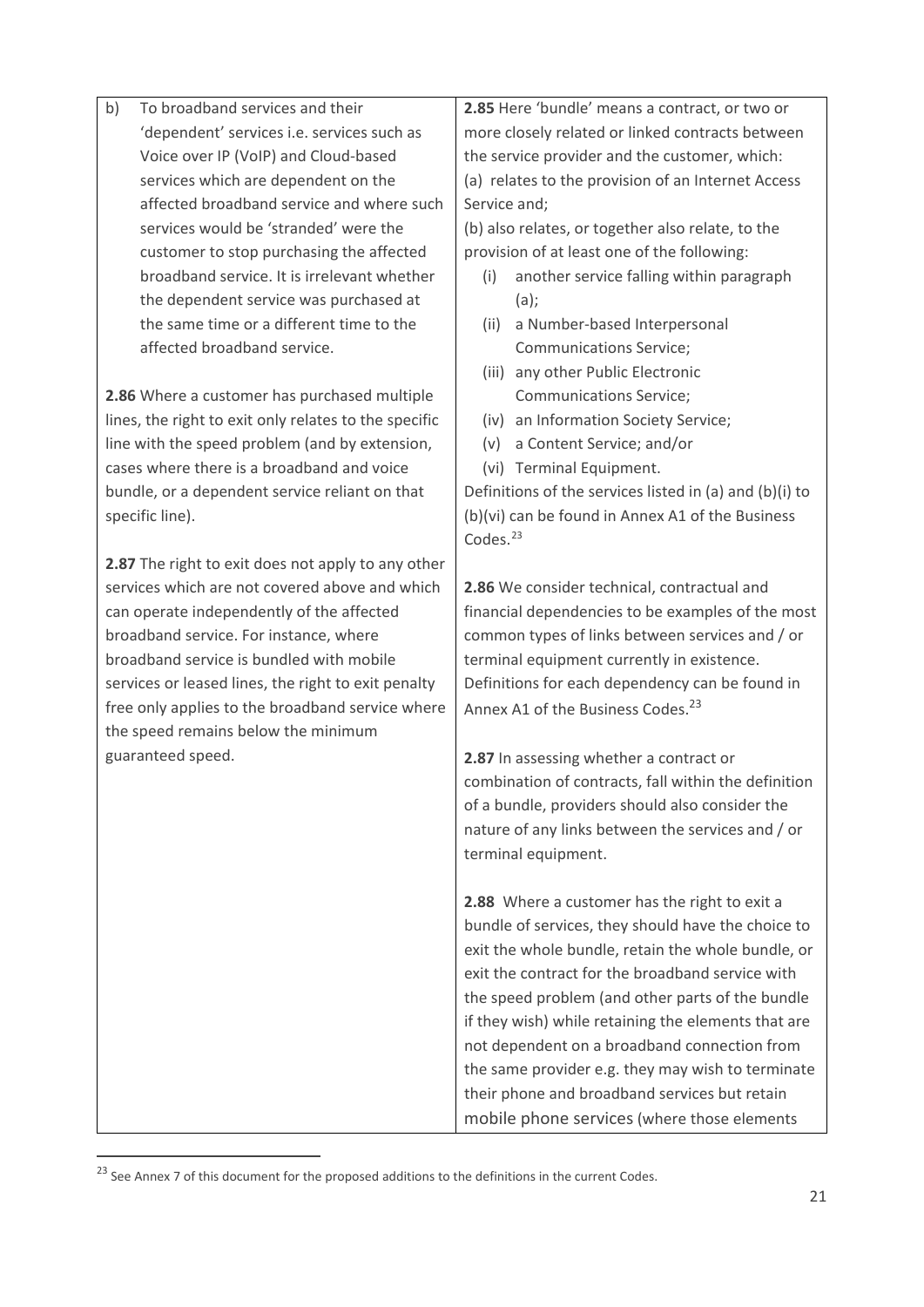are already offered by the provider separately to the broadband service with the speed problem).

**2.89** Where a customer has purchased multiple broadband lines at the same premises, the right to exit only relates to the specific line with the speed problem and bundled services associated with that line.

#### **Larger business customers**

**2.90** For larger business customers, the right to exit applies to broadband services which a customer receives on a standalone basis.

**2.91** It also applies to the following services and bundles:

- a) To bundles of standard voice and broadband services purchased at the same time. This includes bundles where standard voice and broadband services were bought separately, but where an ISP made a technical change that would prevent the products from being separated again.
- b) To broadband services and their 'dependent' services i.e., services such as Voice over IP (VoIP) and Cloud-based services which are dependent on the affected broadband service and where such services would be 'stranded' were the customer to stop purchasing the affected broadband service. It is irrelevant whether the dependent service was purchased at the same time or a different time to the affected broadband service.

**2.92** Where a customer has purchased multiple lines, the right to exit only relates to the specific line with the speed problem (and by extension, cases where there is a broadband and voice bundle, or a dependent service reliant on that specific line).

**2.93** The right to exit does not apply to any other services which are not covered above and which can operate independently of the affected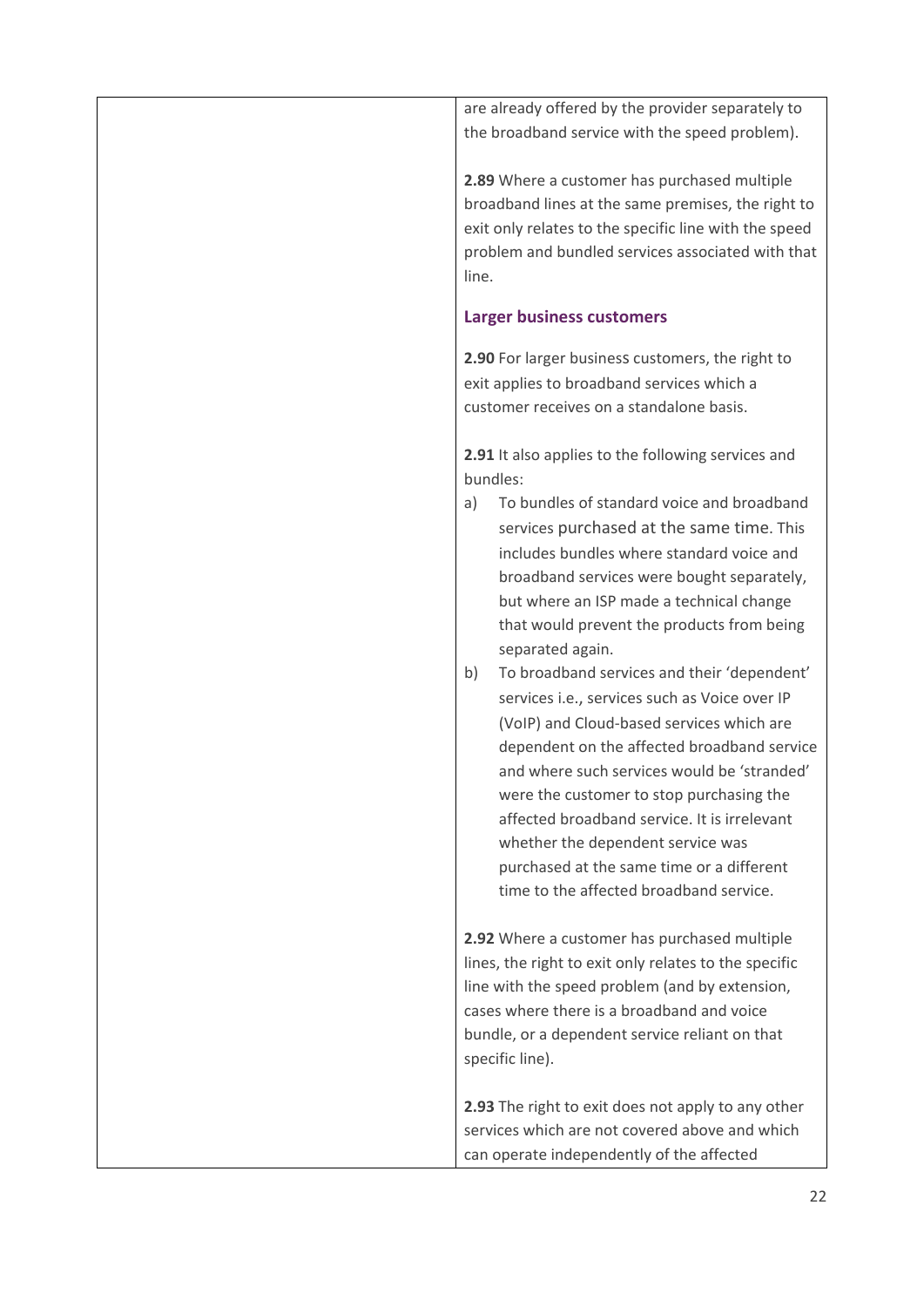| broadband service. For instance, where broadband      |
|-------------------------------------------------------|
| service is bundled with mobile services or leased     |
| lines, the right to exit penalty free only applies to |
| the broadband service where the speed remains         |
| below the minimum guaranteed speed.                   |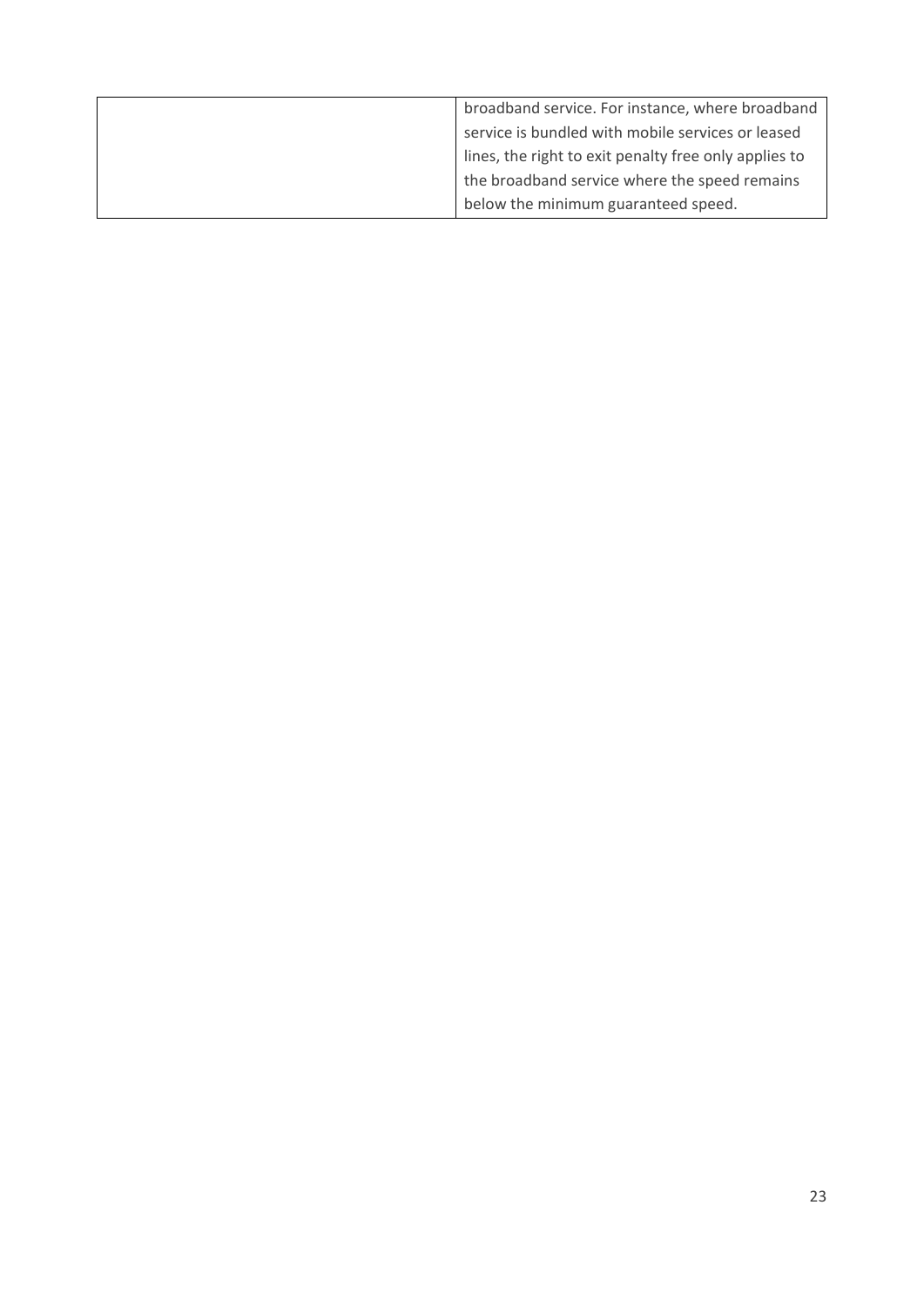# <span id="page-23-0"></span>A7. Proposed additions to definitions<sup>[24](#page-23-1)</sup>

**Internet Access Service** means a service made available to the public which provides access to the internet, and thereby connectivity to virtually all end points of the internet, irrespective of the network technology and terminal equipment used.

**Interpersonal Communications Service** means a service which enables direct interpersonal and interactive exchange of information by means of Electronic Communications Networks between a finite number of persons, where the persons initiating or participating in the communication determine its recipient.

**Number-based Interpersonal Communications Service** means an Interpersonal Communications Service made available to the public which: (a) connects with publicly assigned numbering resources, namely, a number or numbers in a national or international numbering plan; or (b) enables communication with a number or numbers in a national or international numbering plan.

**Information Society Service** is to be read in accordance with Article 1(1)(b) of Directive (EU) 2015/1535 of the European Parliament and of the Council of 9 September 2015 laying down a procedure for the provision of information in the field of technical regulations and of rules on Information Society services (codification)". This is consistent with the definition of 'information society service' included at section 51(9) of the Act.

**Content Service** - so much of any service as consists in one or both of the following: (a) the provision of material with a view to its being comprised in Signals conveyed by means of an Electronic Communications Network; (b) the exercise of editorial control over the content of Signals conveyed by means of such a network.

**Terminal Equipment** means: (a) equipment directly or indirectly connected to the interface of a Public Electronic Communications Network to send, process or receive information, with the direct or indirect connection being made by a wire or optical fibre or electromagnetically; or (b) equipment which is capable of being used for the transmission or reception, or both, of radio communication signals by means of satellites or other space-based systems.

**Technical dependency** - where a customer would lose, or be impaired in using, one element of the bundle if they terminated the contract for another element of the bundle. For example, if a customer has a broadband service which only works if they also take a landline service from the same provider, and the customer cancelled their landline service, they would no longer be able to use the broadband service.

**Contractual dependency** - where there are links between the rights or obligations for the provision of different elements of the bundle. For example, a customer might purchase both airtime and a mobile device at the same time from the same provider under two different contracts but with contractual terms that link the contracts.

**Financial dependency** - where any prices, tariffs or charges for the provision of one element of the bundle are contingent on taking another element, e.g., a monthly discount or extra data for mobile

<span id="page-23-1"></span><sup>&</sup>lt;sup>24</sup> Ofcom, Fair treatment and easier switching for broadband and mobile customers: Implementation of the new European [Electronic Communications Code,](https://www.ofcom.org.uk/__data/assets/pdf_file/0023/204980/statement-eecc-revised-proposals.pdf) section 4 and section 11. [accessed 31 Mar 2022]